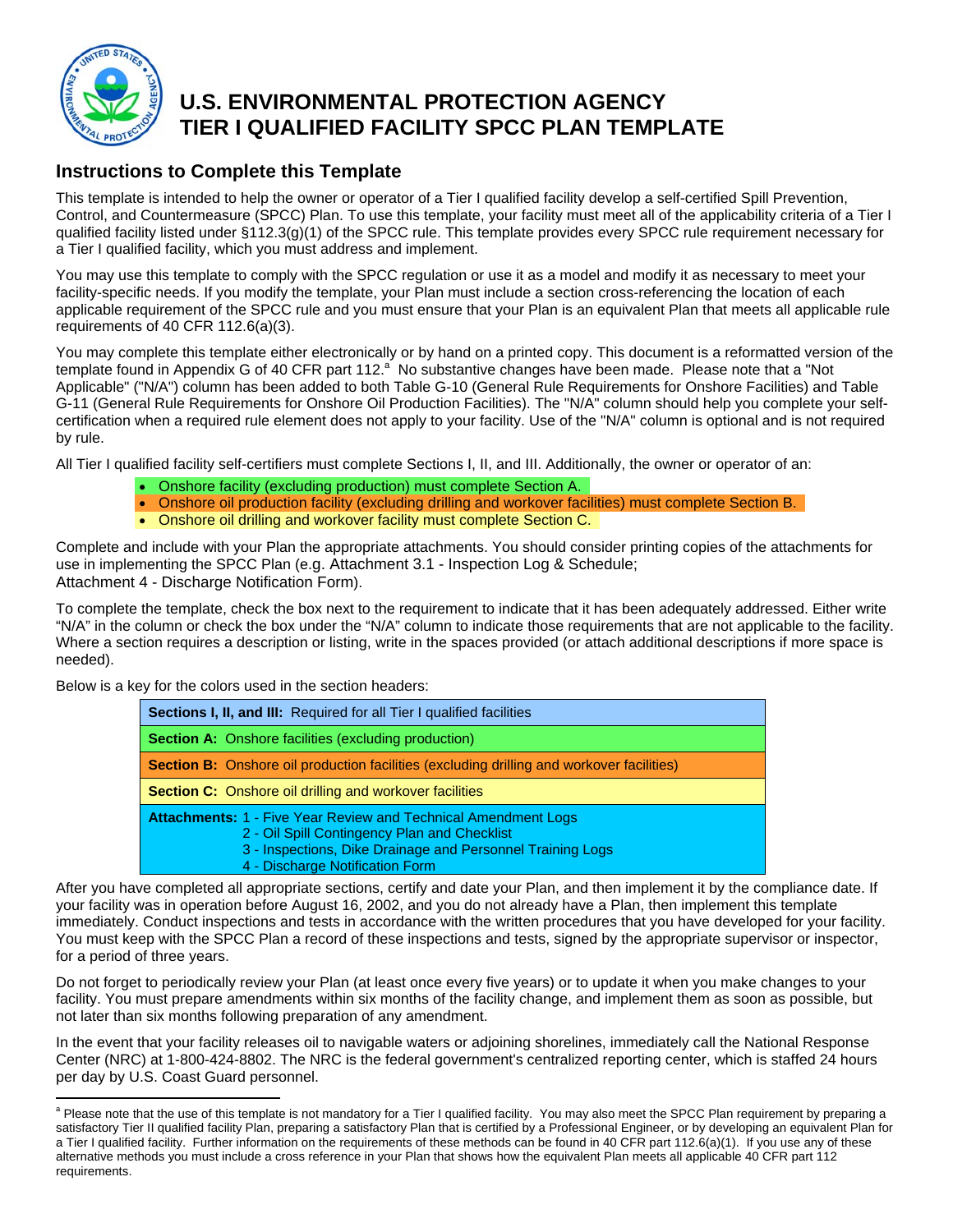## **Tier I Qualified Facility SPCC Plan**

This template constitutes the SPCC Plan for the facility, when completed and signed by the owner or operator of a facility that meets the applicability criteria in §112.3(g)(1). This template addresses the requirements of 40 CFR part 112. Maintain a complete copy of the Plan at the facility if the facility is normally attended at least four hours per day, or for a facility attended fewer than four hours per day, at the nearest field office. When making operational changes at a facility that are necessary to comply with the rule requirements, the owner/operator should follow state and local requirements (such as for permitting, design and construction) and obtain professional assistance, as appropriate.

#### **Facility Description**

| <b>Facility Address</b>   | <u> 1989 - Andrea State Barbara, política establecera en la contrada de la contrada de la contrada de la contrada</u> |            |
|---------------------------|-----------------------------------------------------------------------------------------------------------------------|------------|
|                           | City<br>State <u>________</u>                                                                                         | <b>ZIP</b> |
|                           | Tel. Number ( ) - <u>____________</u>                                                                                 |            |
|                           | Owner or Operator Name <b>Container and Container Container and Container and Container and Container</b>             |            |
| Owner or Operator Address | <u> 1980 - Andrea Station Barbara, amerikan personal (h. 1980).</u>                                                   |            |
| City                      | State <u>_________</u>                                                                                                | <b>ZIP</b> |
| County                    | Tel. Number<br>$\sim$                                                                                                 |            |

#### **I. Self-Certification Statement (§112.6(a)(1))**

The owner or operator of a facility certifies that each of the following is true in order to utilize this template to comply with the SPCC requirements:

certify that the following is accurate:

- 1. I am familiar with the applicable requirements of 40 CFR part 112;
- 2. I have visited and examined the facility;
- 3. This Plan was prepared in accordance with accepted and sound industry practices and standards;
- 4. Procedures for required inspections and testing have been established in accordance with industry inspection and testing standards or recommended practices;
- 5. I will fully implement the Plan;
- 6. This facility meets the following qualification criteria (under  $\S 112.3(q)(1)$ ):
	- a. The aggregate aboveground oil storage capacity of the facility is 10,000 U.S. gallons or less; and
	- b. The facility has had no single discharge as described in §112.1(b) exceeding 1,000 U.S. gallons and no two discharges as described in §112.1(b) each exceeding 42 U.S. gallons within any twelve month period in the three years prior to the SPCC Plan self-certification date, or since becoming subject to 40 CFR part 112 if the facility has been in operation for less than three years (not including oil discharges as described in §112.1(b) that are the result of natural disasters, acts of war, or terrorism); and
	- c. There is no individual oil storage container at the facility with an aboveground capacity greater than 5,000 U.S. gallons.
- 7. This Plan does not deviate from any requirement of 40 CFR part 112 as allowed by §112.7(a)(2) (environmental equivalence) and §112.7(d) (impracticability of secondary containment) or include any measures pursuant to §112.9(c)(6) for produced water containers and any associated piping;
- 8. This Plan and individual(s) responsible for implementing this Plan have the full approval of management and I have committed the necessary resources to fully implement this Plan.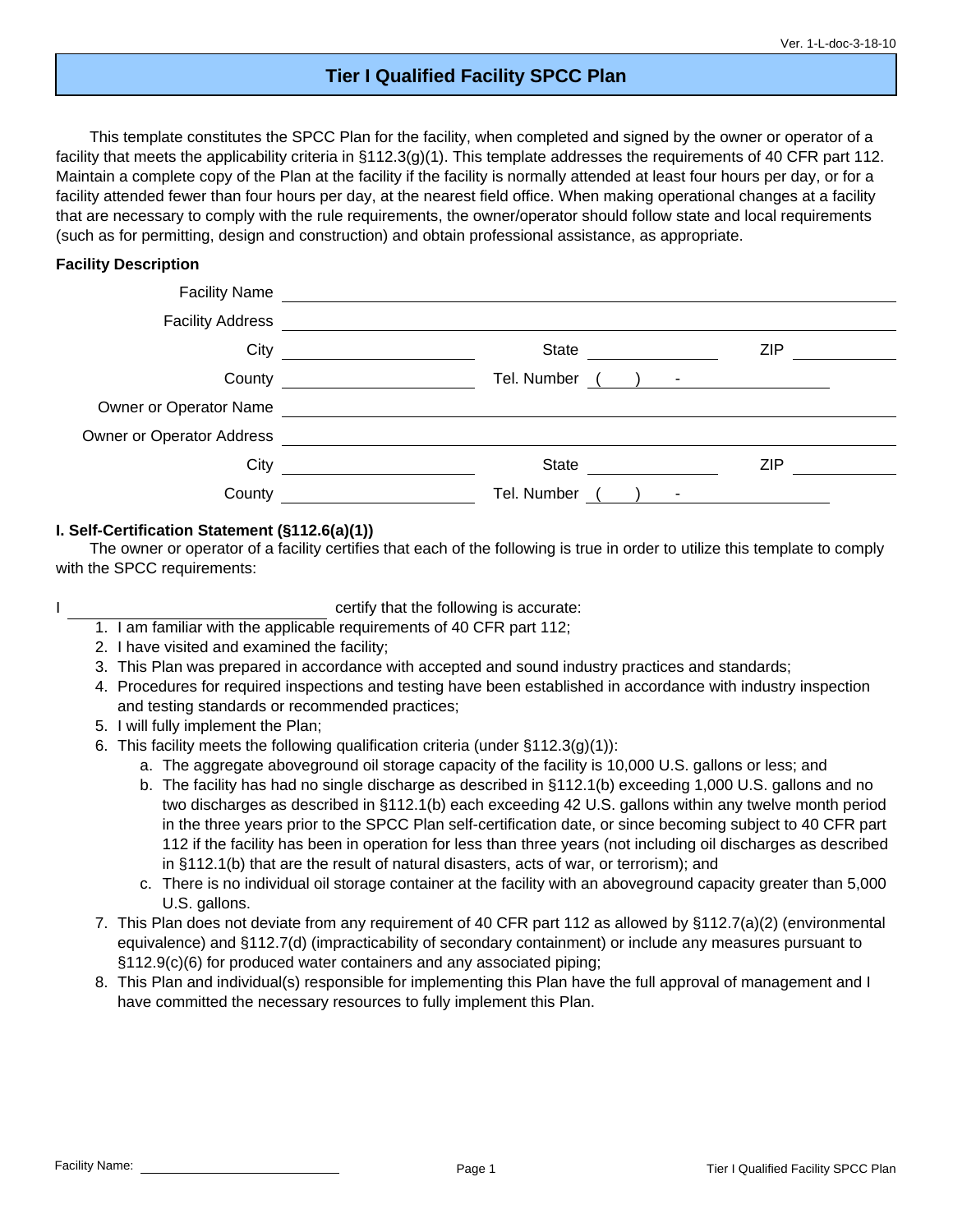I also understand my other obligations relating to the storage of oil at this facility, including, among others:

- 1. To report any oil discharge to navigable waters or adjoining shorelines to the appropriate authorities. Notification information is included in this Plan.
- 2. To review and amend this Plan whenever there is a material change at the facility that affects the potential for an oil discharge, and at least once every five years. Reviews and amendments are recorded in an attached log [See Five Year Review Log and Technical Amendment Log in Attachments 1.1 and 1.2.]
- 3. Optional use of a contingency plan. A contingency plan:
	- a. May be used in lieu of secondary containment for qualified oil-filled operational equipment, in accordance with the requirements under §112.7(k), and;
	- b. Must be prepared for flowlines and/or intra-facility gathering lines which do not have secondary containment at an oil production facility, and;
	- c. Must include an established and documented inspection or monitoring program; must follow the provisions of 40 CFR part 109; and must include a written commitment of manpower, equipment and materials to expeditiously remove any quantity of oil discharged that may be harmful. If applicable, a copy of the contingency plan and any additional documentation will be attached to this Plan as Attachment 2.

I certify that I have satisfied the requirement to prepare and implement a Plan under §112.3 and all of the requirements under §112.6(a). I certify that the information contained in this Plan is true.

| Signature | Title:        |
|-----------|---------------|
| Name      | ' 20<br>Date: |

#### **II. Record of Plan Review and Amendments**

#### **Five Year Review (§112.5(b)):**

Complete a review and evaluation of this SPCC Plan at least once every five years. As a result of the review, amend this Plan within six months to include more effective prevention and control measures for the facility**,** if applicable. Implement any SPCC Plan amendment as soon as possible**,** but no later than six months following Plan amendment. Document completion of the review and evaluation, and complete the Five Year Review Log in Attachment 1.1. If the facility no longer meets Tier I qualified facility eligibility, the owner or operator must revise the Plan to meet Tier II qualified facility requirements, or complete a full PE certified Plan.

| Table G-1 Technical Amendments (§§112.5(a), (c) and 112.6(a)(2))                                                                                                                                                                                                                                                                                                                                                                                                                          |  |
|-------------------------------------------------------------------------------------------------------------------------------------------------------------------------------------------------------------------------------------------------------------------------------------------------------------------------------------------------------------------------------------------------------------------------------------------------------------------------------------------|--|
| This SPCC Plan will be amended when there is a change in the facility design, construction, operation, or<br>maintenance that materially affects the potential for a discharge to navigable waters or adjoining shorelines.<br>Examples include adding or removing containers, reconstruction, replacement, or installation of piping<br>systems, changes to secondary containment systems, changes in product stored at this facility, or revisions to<br>standard operating procedures. |  |
| Any technical amendments to this Plan will be re-certified in accordance with Section Lof this Plan template                                                                                                                                                                                                                                                                                                                                                                              |  |

Any technical amendments to this Plan will be re-certified in accordance with Section I of this Plan template. *[§112.6(a)(2)]* **[See Technical Amendment Log in Attachment 1.2]**

 $\perp$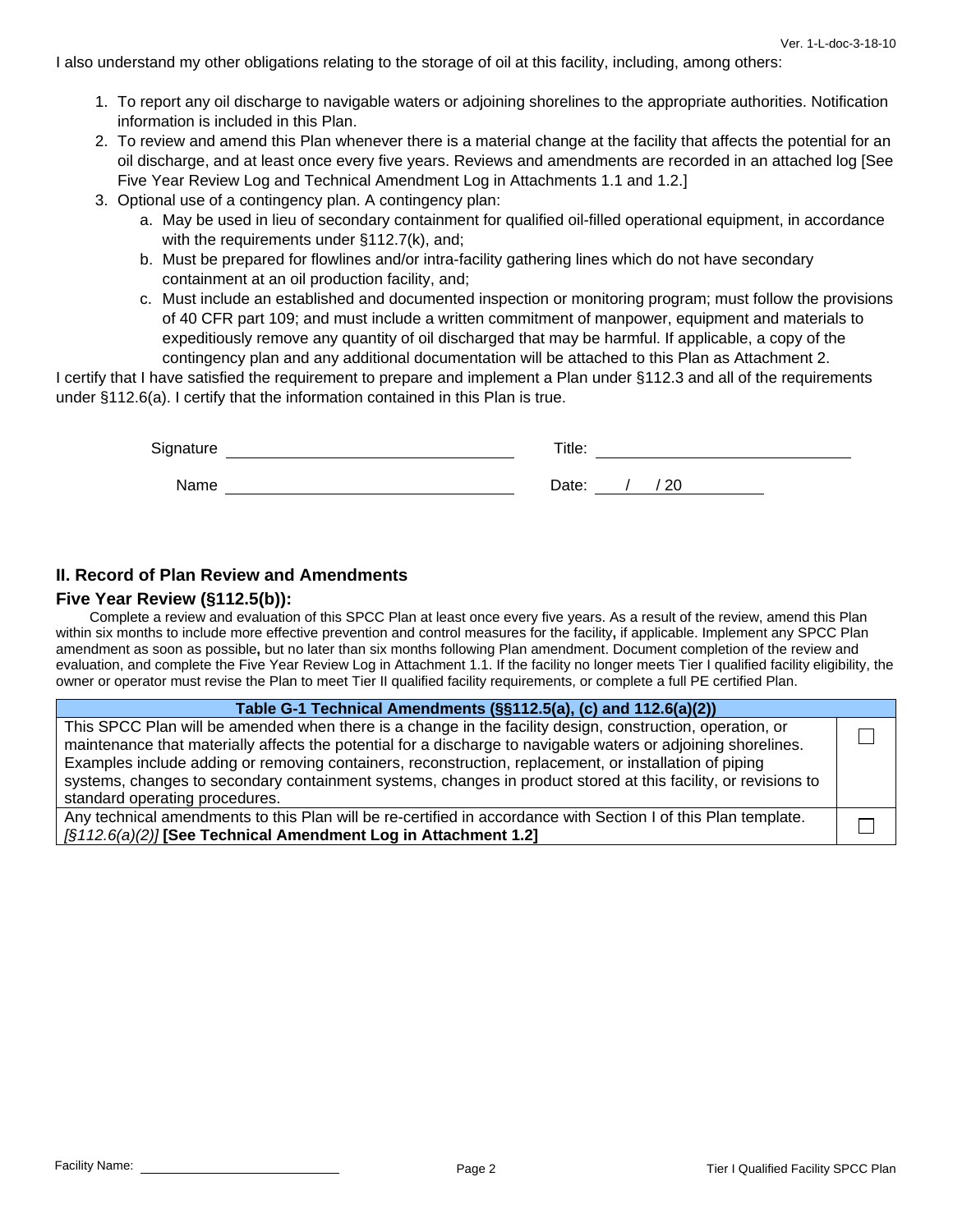#### **III. Plan Requirements**

#### **1. Oil Storage Containers (§112.7(a)(3)(i)):**

| <b>Table G-2 Oil Storage Containers and Capacities</b>                                                                       |                                                                                                                                                                                                                                    |                                 |         |
|------------------------------------------------------------------------------------------------------------------------------|------------------------------------------------------------------------------------------------------------------------------------------------------------------------------------------------------------------------------------|---------------------------------|---------|
| This table includes a complete list of all oil storage containers (aboveground containers <sup>a</sup> and completely buried |                                                                                                                                                                                                                                    |                                 |         |
|                                                                                                                              | tanks <sup>b</sup> ) with capacity of 55 U.S. gallons or more, unless otherwise exempt from the rule. For mobile/portable<br>containers, an estimated number of containers, types of oil, and anticipated capacities are provided. |                                 |         |
|                                                                                                                              |                                                                                                                                                                                                                                    |                                 |         |
| Oil Storage Container (indicate whether                                                                                      | <b>Type of Oil</b>                                                                                                                                                                                                                 | <b>Shell Capacity (gallons)</b> |         |
| aboveground (A) or completely buried (B))                                                                                    |                                                                                                                                                                                                                                    |                                 |         |
|                                                                                                                              |                                                                                                                                                                                                                                    |                                 |         |
|                                                                                                                              |                                                                                                                                                                                                                                    |                                 |         |
|                                                                                                                              |                                                                                                                                                                                                                                    |                                 |         |
|                                                                                                                              |                                                                                                                                                                                                                                    |                                 |         |
|                                                                                                                              |                                                                                                                                                                                                                                    |                                 |         |
|                                                                                                                              |                                                                                                                                                                                                                                    |                                 |         |
|                                                                                                                              |                                                                                                                                                                                                                                    |                                 |         |
|                                                                                                                              |                                                                                                                                                                                                                                    |                                 |         |
|                                                                                                                              |                                                                                                                                                                                                                                    |                                 |         |
|                                                                                                                              |                                                                                                                                                                                                                                    |                                 |         |
|                                                                                                                              |                                                                                                                                                                                                                                    |                                 |         |
|                                                                                                                              |                                                                                                                                                                                                                                    |                                 |         |
|                                                                                                                              |                                                                                                                                                                                                                                    |                                 |         |
|                                                                                                                              |                                                                                                                                                                                                                                    |                                 |         |
|                                                                                                                              |                                                                                                                                                                                                                                    |                                 |         |
|                                                                                                                              |                                                                                                                                                                                                                                    |                                 |         |
|                                                                                                                              | Total Aboveground Storage Capacity <sup>c</sup>                                                                                                                                                                                    |                                 | gallons |
|                                                                                                                              | <b>Total Completely Buried Storage Capacity</b>                                                                                                                                                                                    |                                 | gallons |
| <b>Facility Total Oil Storage Capacity</b><br>qallons                                                                        |                                                                                                                                                                                                                                    |                                 |         |

<sup>a</sup> Aboveground storage containers that must be included when calculating total facility oil storage capacity include: tanks and mobile or portable containers; oil-filled operational equipment (e.g. transformers); other oil-filled equipment**,** such as flow-through process equipment. Exempt containers that are not included in the capacity calculation include: any container with a storage capacity of less than 55 gallons of oil; containers used exclusively for wastewater treatment; permanently closed containers; motive power containers; hot-mix asphalt containers; heating oil containers used solely at a single-family residence; and pesticide application equipment or related mix containers.

<sup>b</sup> Although the criteria to determine eligibility for qualified facilities focuses on the aboveground oil storage containers at the facility, the completely buried tanks at a qualified facility are still subject to the rule requirements and must be addressed in the template; however, they are not counted toward the qualified facility applicability threshold.

<sup>c</sup> Counts toward qualified facility applicability threshold.

#### **2. Secondary Containment and Oil Spill Control (§§112.6(a)(3)(i) and (ii), 112.7(c) and 112.9(c)(2)):**

#### **Table G-3 Secondary Containment and Oil Spill Control**

Appropriate secondary containment and/or diversionary structures or equipment<sup>a</sup> is provided for all oil handling containers, equipment, and transfer areas to prevent a discharge to navigable waters or adjoining shorelines. The entire secondary containment system, including walls and floor, is capable of containing oil and is constructed so that any discharge from a primary containment system, such as a tank or pipe, will not escape the containment system before cleanup occurs.

a Use one of the following methods of secondary containment or its equivalent: (1) Dikes, berms, or retaining walls sufficiently impervious to contain oil; (2) Curbing; (3) Culverting, gutters, or other drainage systems; (4) Weirs, booms, or other barriers; (5) Spill diversion ponds; (6) Retention ponds; or (7) Sorbent materials.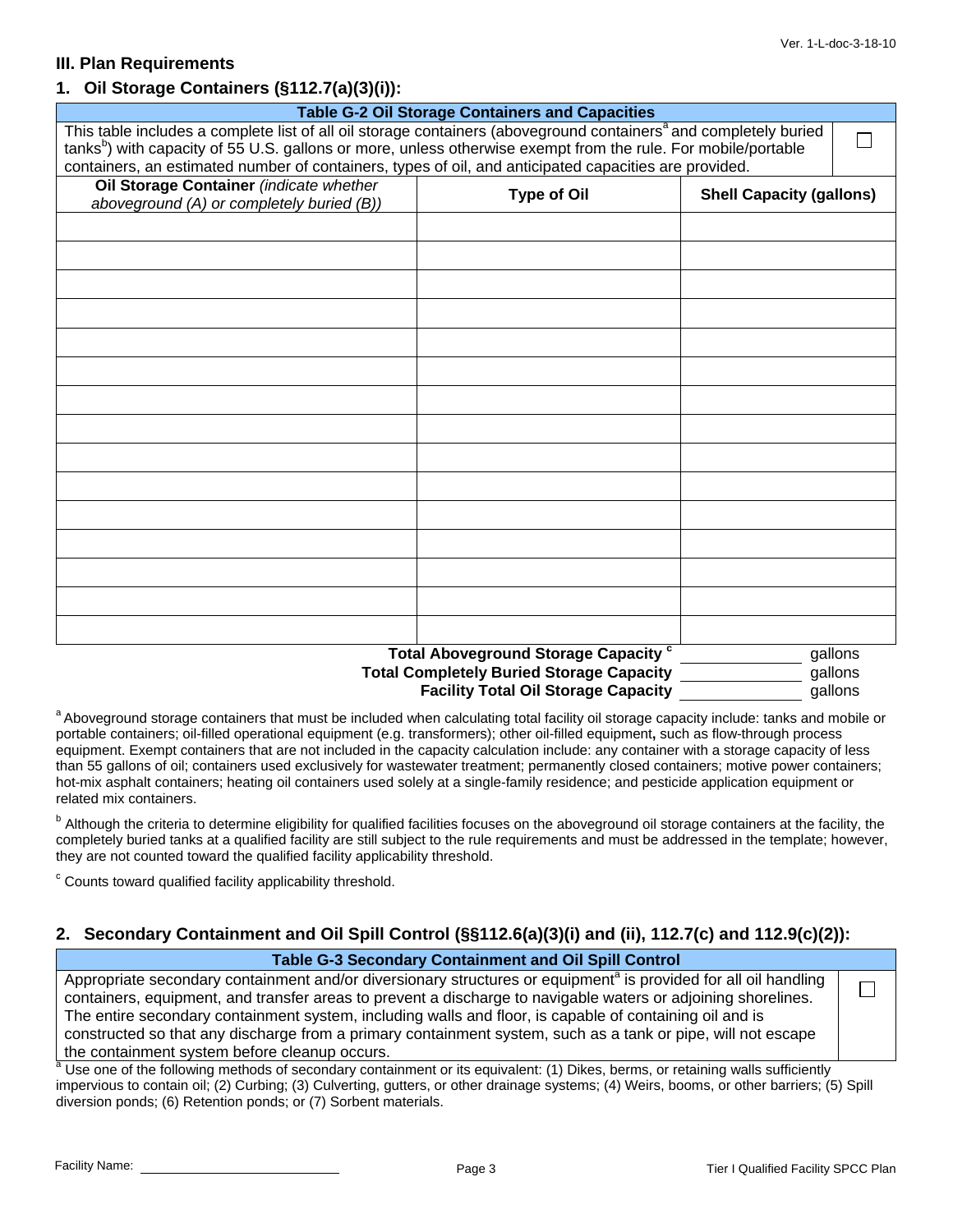Table G-4 below identifies the tanks and containers at the facility with the potential for an oil discharge; the mode of failure; the flow direction and potential quantity of the discharge; and the secondary containment method and containment capacity that is provided.

| and the eccentually containment method and containment capacity that is provided.<br>Table G-4 Containers with Potential for an Oil Discharge |                                      |                                               |                                                      |                                              |                                                   |
|-----------------------------------------------------------------------------------------------------------------------------------------------|--------------------------------------|-----------------------------------------------|------------------------------------------------------|----------------------------------------------|---------------------------------------------------|
| Area                                                                                                                                          | Type of failure (discharge scenario) | Potential<br>discharge<br>volume<br>(gallons) | Direction of<br>flow for<br>uncontained<br>discharge | Secondary containment<br>method <sup>a</sup> | Secondary<br>containment<br>capacity<br>(gallons) |
| <b>Bulk Storage Containers and Mobile/Portable Containers</b> <sup>b</sup>                                                                    |                                      |                                               |                                                      |                                              |                                                   |
|                                                                                                                                               |                                      |                                               |                                                      |                                              |                                                   |
|                                                                                                                                               |                                      |                                               |                                                      |                                              |                                                   |
|                                                                                                                                               |                                      |                                               |                                                      |                                              |                                                   |
|                                                                                                                                               |                                      |                                               |                                                      |                                              |                                                   |
|                                                                                                                                               |                                      |                                               |                                                      |                                              |                                                   |
|                                                                                                                                               |                                      |                                               |                                                      |                                              |                                                   |
| Oil-filled Operational Equipment (e.g., hydraulic equipment, transformers) <sup>c</sup>                                                       |                                      |                                               |                                                      |                                              |                                                   |
|                                                                                                                                               |                                      |                                               |                                                      |                                              |                                                   |
|                                                                                                                                               |                                      |                                               |                                                      |                                              |                                                   |
|                                                                                                                                               |                                      |                                               |                                                      |                                              |                                                   |
| Piping, Valves, etc.                                                                                                                          |                                      |                                               |                                                      |                                              |                                                   |
|                                                                                                                                               |                                      |                                               |                                                      |                                              |                                                   |
|                                                                                                                                               |                                      |                                               |                                                      |                                              |                                                   |
|                                                                                                                                               |                                      |                                               |                                                      |                                              |                                                   |
| Product Transfer Areas (location where oil is loaded to or from a container, pipe or other piece of equipment.)                               |                                      |                                               |                                                      |                                              |                                                   |
|                                                                                                                                               |                                      |                                               |                                                      |                                              |                                                   |
|                                                                                                                                               |                                      |                                               |                                                      |                                              |                                                   |
|                                                                                                                                               |                                      |                                               |                                                      |                                              |                                                   |
| Other Oil-Handling Areas or Oil-Filled Equipment (e.g. flow-through process vessels at an oil production facility)                            |                                      |                                               |                                                      |                                              |                                                   |
|                                                                                                                                               |                                      |                                               |                                                      |                                              |                                                   |
|                                                                                                                                               |                                      |                                               |                                                      |                                              |                                                   |
|                                                                                                                                               |                                      |                                               |                                                      |                                              |                                                   |

a Use one of the following methods of secondary containment or its equivalent: (1) Dikes, berms, or retaining walls sufficiently impervious to contain oil; (2) Curbing; (3) Culverting,<br>gutters, or other drainage systems; (

For storage tanks and bulk storage containers, the secondary containment capacity must be at least the capacity of the largest container plus additional capacity to contain rainfall or other precipitation.

 $\degree$  For oil-filled operational equipment: Document in the table above if alternative measures to secondary containment (as described in §112.7(k)) are implemented at the facility.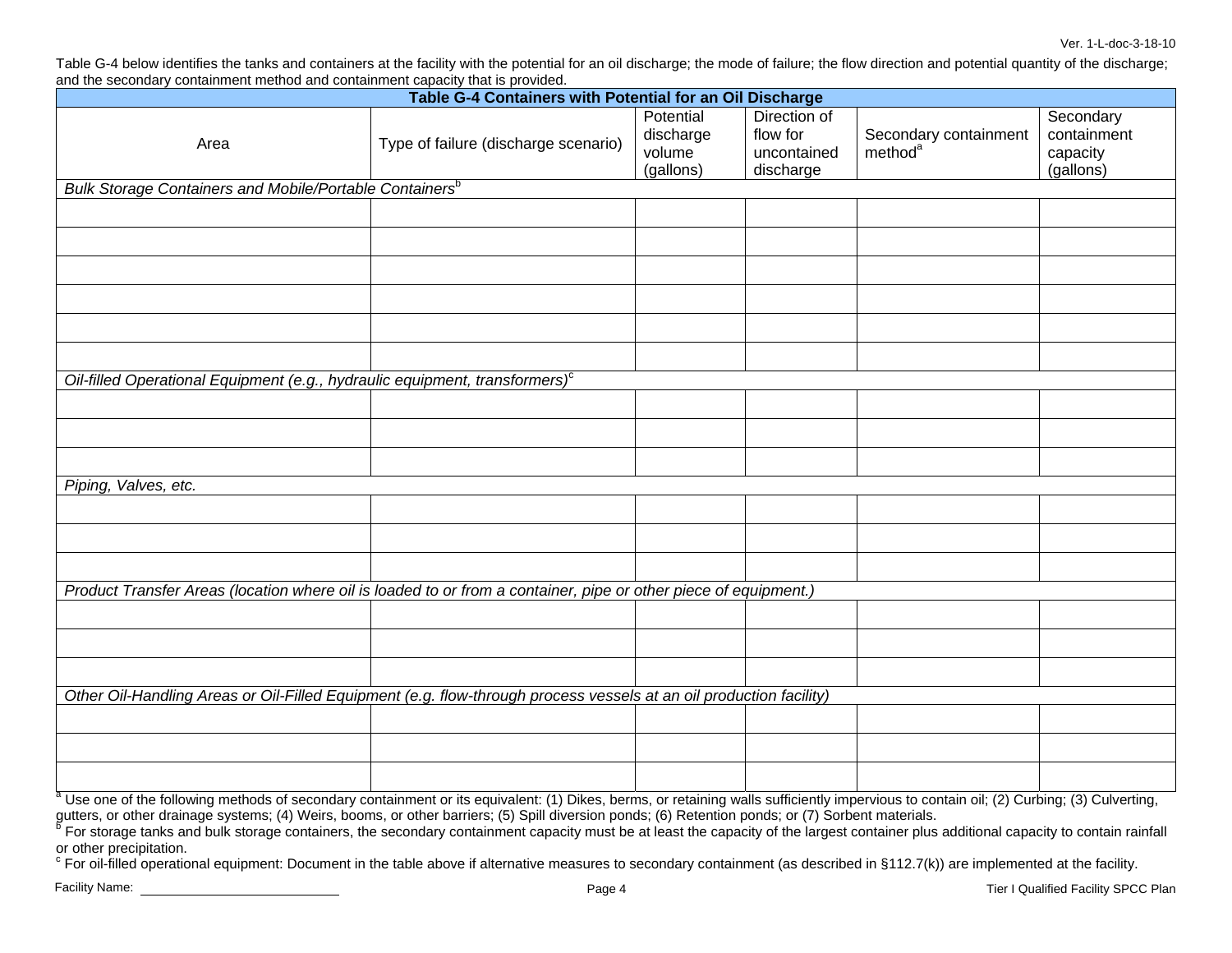### **3. Inspections, Testing, Recordkeeping and Personnel Training (§§112.7(e) and (f), 112.8(c)(6) and (d)(4), 112.9(c)(3), 112.12(c)(6) and (d)(4)):**

| Table G-5 Inspections, Testing, Recordkeeping and Personnel Training                                                                                                                                                                                                                                                                                                                                                               |  |  |
|------------------------------------------------------------------------------------------------------------------------------------------------------------------------------------------------------------------------------------------------------------------------------------------------------------------------------------------------------------------------------------------------------------------------------------|--|--|
| An inspection and/or testing program is implemented for all aboveground bulk storage containers and piping at<br>this facility. [§§112.8(c)(6) and (d)(4), 112.9(c)(3), 112.12(c)(6) and (d)(4)]                                                                                                                                                                                                                                   |  |  |
| The following is a description of the inspection and/or testing program (e.g. reference to industry standard utilized,<br>scope, frequency, method of inspection or test, and person conducting the inspection) for all aboveground bulk storage<br>containers and piping at this facility:                                                                                                                                        |  |  |
|                                                                                                                                                                                                                                                                                                                                                                                                                                    |  |  |
| Inspections, tests, and records are conducted in accordance with written procedures developed for the facility.<br>Records of inspections and tests kept under usual and customary business practices will suffice for purposes of<br>this paragraph. $[§112.7(e)]$                                                                                                                                                                |  |  |
| A record of the inspections and tests are kept at the facility or with the SPCC Plan for a period of three years.<br>[§112.7(e)] [See Inspection Log and Schedule in Attachment 3.1]                                                                                                                                                                                                                                               |  |  |
| Inspections and tests are signed by the appropriate supervisor or inspector. $\sqrt{(3112.7(e))}$                                                                                                                                                                                                                                                                                                                                  |  |  |
| Personnel, training, and discharge prevention procedures [§112.7(f)]                                                                                                                                                                                                                                                                                                                                                               |  |  |
| Oil-handling personnel are trained in the operation and maintenance of equipment to prevent discharges;<br>discharge procedure protocols; applicable pollution control laws, rules, and regulations; general facility<br>operations; and, the contents of the facility SPCC Plan. [§112.7(f)]                                                                                                                                      |  |  |
| A person who reports to facility management is designated and accountable for discharge prevention.<br>$\left[\S 1 12.7(f)\right]$                                                                                                                                                                                                                                                                                                 |  |  |
| Name/Title:                                                                                                                                                                                                                                                                                                                                                                                                                        |  |  |
| Discharge prevention briefings are conducted for oil-handling personnel annually to assure adequate<br>understanding of the SPCC Plan for that facility. Such briefings highlight and describe past reportable<br>discharges or failures, malfunctioning components, and any recently developed precautionary measures.<br>$\left[\S 1 12.7(f)\right]$<br>[See Oil-handling Personnel Training and Briefing Log in Attachment 3.4] |  |  |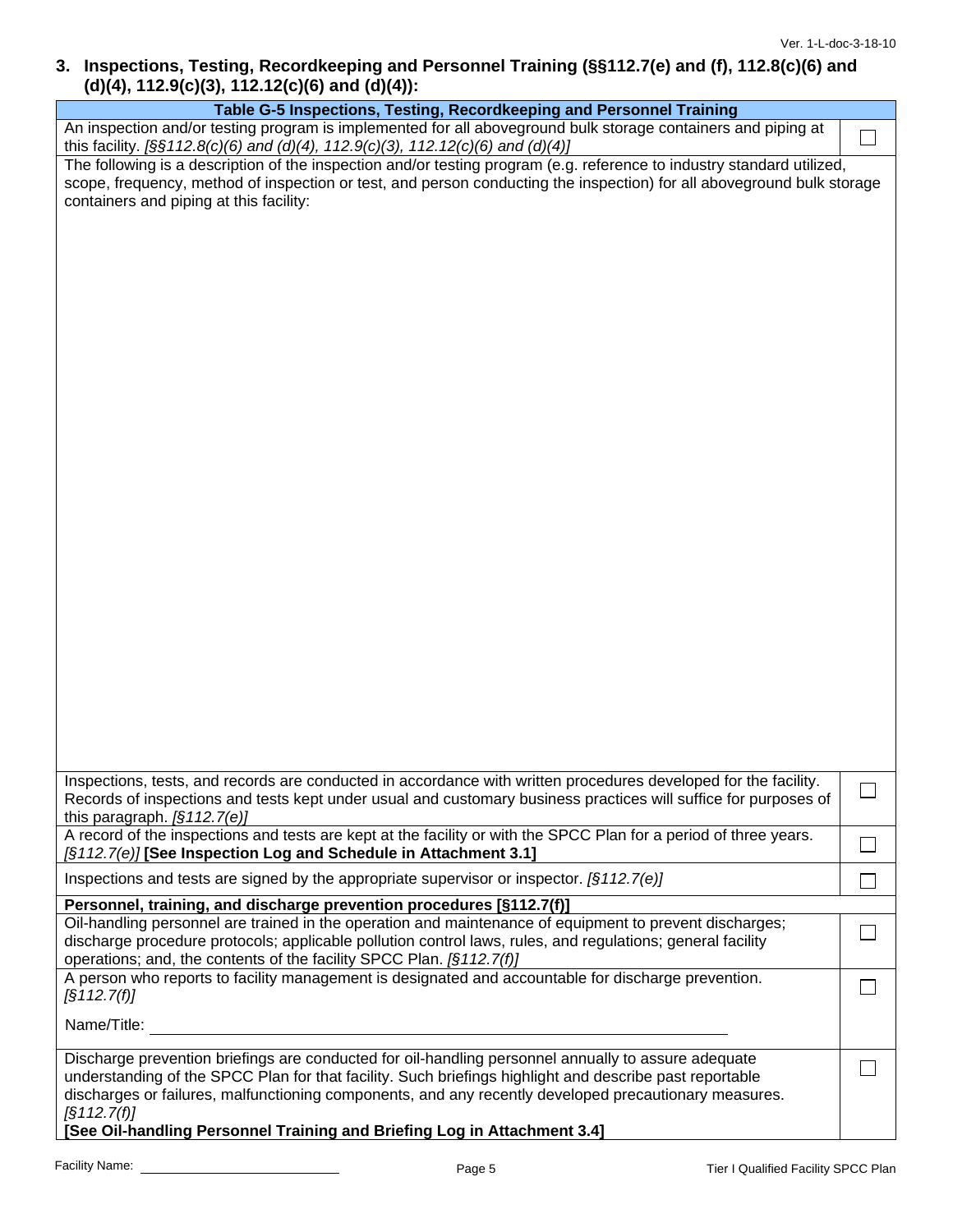## **4. Security (excluding oil production facilities) §112.7(g):**

## **5. Emergency Procedures and Notifications (§112.7(a)(3)(iv) and 112.7(a)(5)):**

**Table G-7 Description of Emergency Procedures and Notifications** 

The following is a description of the immediate actions to be taken by facility personnel in the event of a discharge to navigable waters or adjoining shorelines *[§112.7(a)(3)(iv) and 112.7(a)(5)]*: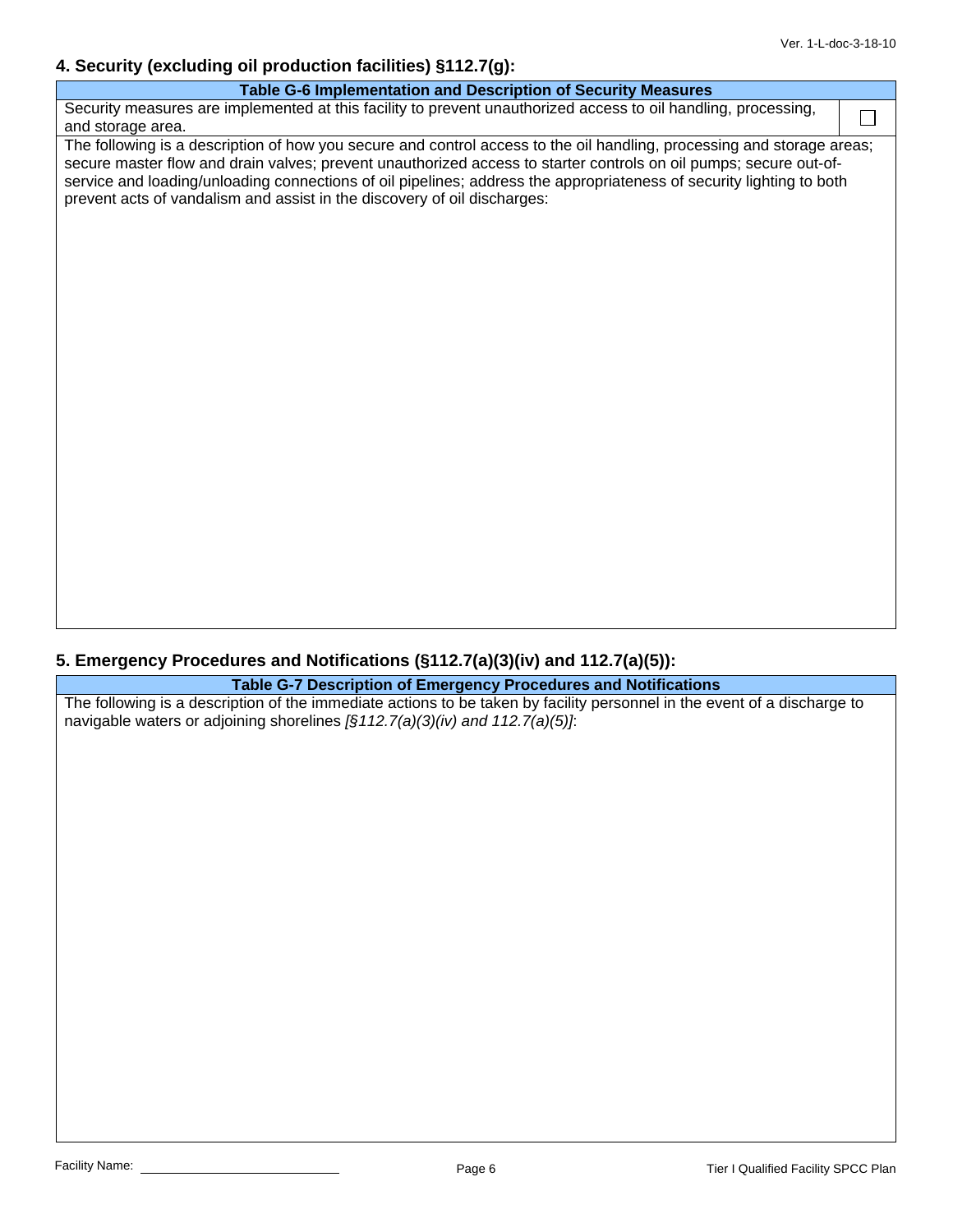## **6. Contact List (§112.7(a)(3)(vi)):**

| <b>Table G-8 Contact List</b>                                                          |                         |  |  |
|----------------------------------------------------------------------------------------|-------------------------|--|--|
| <b>Contact Organization / Person</b>                                                   | <b>Telephone Number</b> |  |  |
| National Response Center (NRC)                                                         | 1-800-424-8802          |  |  |
| Cleanup Contractor(s)                                                                  |                         |  |  |
| <b>Key Facility Personnel</b>                                                          |                         |  |  |
| Designated Person Accountable for Discharge Prevention:                                | Office:                 |  |  |
|                                                                                        | Emergency:              |  |  |
|                                                                                        | Office:                 |  |  |
|                                                                                        | Emergency:              |  |  |
|                                                                                        | Office:                 |  |  |
|                                                                                        | Emergency:              |  |  |
|                                                                                        | Office:                 |  |  |
|                                                                                        | Emergency:              |  |  |
| <b>State Oil Pollution Control Agencies</b>                                            |                         |  |  |
| Other State, Federal, and Local Agencies                                               |                         |  |  |
| Local Fire Department                                                                  |                         |  |  |
| <b>Local Police Department</b>                                                         |                         |  |  |
| Hospital                                                                               |                         |  |  |
| Other Contact References (e.g., downstream water intakes<br>or neighboring facilities) |                         |  |  |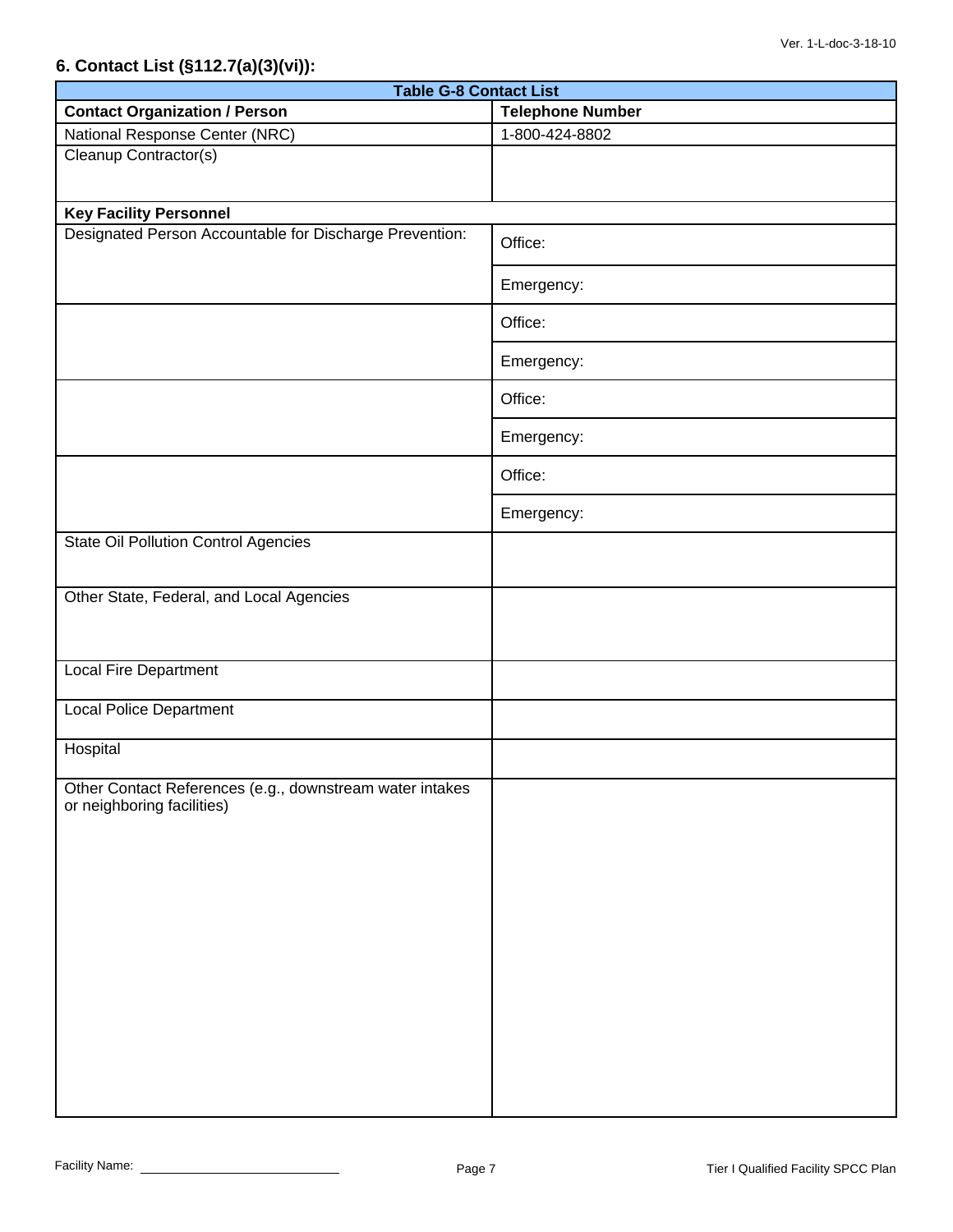#### **7. NRC Notification Procedure (§112.7(a)(4) and (a)(5)):**

| <b>Table G-9 NRC Notification Procedure</b>                                                                                                                                                                                                                                                                                                                             |                                                                                                                                                                                                                                                                                                                                               |  |  |
|-------------------------------------------------------------------------------------------------------------------------------------------------------------------------------------------------------------------------------------------------------------------------------------------------------------------------------------------------------------------------|-----------------------------------------------------------------------------------------------------------------------------------------------------------------------------------------------------------------------------------------------------------------------------------------------------------------------------------------------|--|--|
| In the event of a discharge of oil to navigable waters or adjoining shorelines, the following information identified<br>in Attachment 4 will be provided to the National Response Center immediately following identification of a<br>discharge to navigable waters or adjoining shorelines [See Discharge Notification Form in Attachment 4]:<br>$\sqrt{3112.7(a)(4)}$ |                                                                                                                                                                                                                                                                                                                                               |  |  |
| The exact address or location and phone<br>$\bullet$<br>number of the facility;<br>Date and time of the discharge;<br>$\bullet$<br>Type of material discharged;<br>Estimate of the total quantity discharged;<br>Estimate of the quantity discharged to navigable<br>$\bullet$<br>waters:<br>Source of the discharge;                                                   | Description of all affected media;<br>Cause of the discharge;<br>Any damages or injuries caused by the discharge;<br>Actions being used to stop, remove, and mitigate the<br>effects of the discharge;<br>Whether an evacuation may be needed; and<br>$\bullet$<br>Names of individuals and/or organizations who have<br>also been contacted. |  |  |

### **8. SPCC Spill Reporting Requirements (Report within 60 days) (§112.4):**

Submit information to the EPA Regional Administrator (RA) and the appropriate agency or agencies in charge of oil pollution control activities in the State in which the facility is located within 60 days from one of the following discharge events:

A single discharge of more than 1,000 U.S. gallons of oil to navigable waters or adjoining shorelines or Two discharges to navigable waters or adjoining shorelines each more than 42 U.S. gallons of oil occurring within any twelve month period

*You must submit the following information to the RA:*

- (1) Name of the facility;
- (2) Your name;
- (3) Location of the facility;
- (4) Maximum storage or handling capacity of the facility and normal daily throughput;
- (5) Corrective action and countermeasures you have taken, including a description of equipment repairs and replacements;
- (6) An adequate description of the facility, including maps, flow diagrams, and topographical maps, as necessary;
- (7) The cause of the reportable discharge, including a failure analysis of the system or subsystem in which the failure occurred; and
- (8) Additional preventive measures you have taken or contemplated to minimize the possibility of recurrence
- (9) Such other information as the Regional Administrator may reasonably require pertinent to the Plan or discharge

\* \* \* \* \*

**NOTE: Complete one of the following sections (A, B or C)** 

**as appropriate for the facility type.**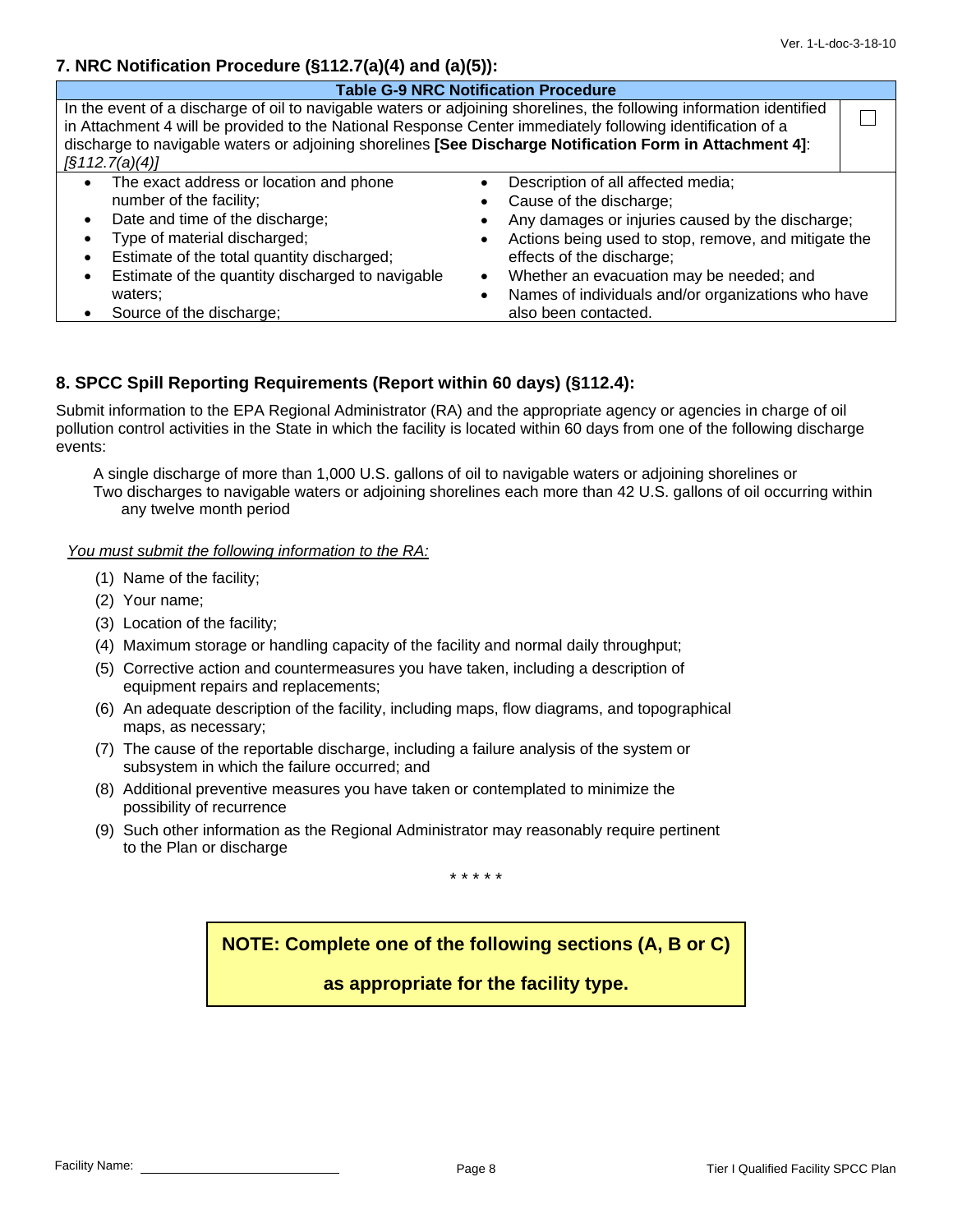## **A. Onshore Facilities (excluding production) (§§112.8(b) through (d), 112.12(b) through (d)):**

The owner or operator must meet the general rule requirements as well as requirements under this section. Note that not all provisions may be applicable to all owners/operators. For example, a facility may not maintain completely buried metallic storage tanks installed after January 10, 1974, and thus would not have to abide by requirements in §§112.8(c)(4) and 112.12(c)(4), listed below. **In cases where a provision is not applicable, write "N/A".**

| <b>Table G-10 General Rule Requirements for Onshore Facilities</b>                                                                                                                                                                                                                                                                                                                                                                 |                          | N/A            |
|------------------------------------------------------------------------------------------------------------------------------------------------------------------------------------------------------------------------------------------------------------------------------------------------------------------------------------------------------------------------------------------------------------------------------------|--------------------------|----------------|
| Drainage from diked storage areas is restrained by valves to prevent a discharge into the drainage<br>system or facility effluent treatment system, except where facility systems are designed to control such<br>discharge. Diked areas may be emptied by pumps or ejectors that must be manually activated after<br>inspecting the condition of the accumulation to ensure no oil will be discharged. $\frac{55112.8(b)}{1}$ and |                          |                |
| 112.12(b)(1)                                                                                                                                                                                                                                                                                                                                                                                                                       |                          |                |
| Valves of manual, open-and-closed design are used for the drainage of diked areas. $\frac{56112.8(b)}{2}$ and<br>112.12(b)(2)                                                                                                                                                                                                                                                                                                      | $\sim$                   |                |
| The containers at the facility are compatible with materials stored and conditions of storage such as<br>pressure and temperature. [§§112.8(c)(1) and 112.12(c)(1)]                                                                                                                                                                                                                                                                |                          |                |
| Secondary containment for the bulk storage containers (including mobile/portable oil storage containers)<br>holds the capacity of the largest container plus additional capacity to contain precipitation. Mobile or<br>portable oil storage containers are positioned to prevent a discharge as described in §112.1(b).<br>$\sqrt{S}112.6(a)(3)(ii)$                                                                              | $\Box$                   | $\Box$         |
| If uncontaminated rainwater from diked areas drains into a storm drain or open watercourse the following<br>procedures will be implemented at the facility: [§§112.8(c)(3) and 112.12(c)(3)]                                                                                                                                                                                                                                       |                          |                |
| Bypass valve is normally sealed closed                                                                                                                                                                                                                                                                                                                                                                                             |                          |                |
| Retained rainwater is inspected to ensure that its presence will not cause a discharge to<br>navigable waters or adjoining shorelines                                                                                                                                                                                                                                                                                              |                          |                |
| Bypass valve is opened and resealed under responsible supervision                                                                                                                                                                                                                                                                                                                                                                  | $\vert \ \ \vert$        | $\Box$         |
| Adequate records of drainage are kept [See Dike Drainage Log in Attachment 3.3]                                                                                                                                                                                                                                                                                                                                                    |                          |                |
| For completely buried metallic tanks installed on or after January 10, 1974 at this facility $\frac{1}{2}\frac{1}{2}\frac{3}{2}\frac{2}{6}$<br>and 112.12(c)(4)]:                                                                                                                                                                                                                                                                  |                          |                |
| Tanks have corrosion protection with coatings or cathodic protection compatible with local soil<br>conditions.                                                                                                                                                                                                                                                                                                                     | $\mathsf{L}$             | ×.             |
| Regular leak testing is conducted.                                                                                                                                                                                                                                                                                                                                                                                                 |                          |                |
| For partially buried or bunkered metallic tanks $\sqrt{(s112.8(c)/5)}$ and $\sqrt{(s112.12(c)/5)}$ .                                                                                                                                                                                                                                                                                                                               |                          |                |
| Tanks have corrosion protection with coatings or cathodic protection compatible with local soil<br>conditions.                                                                                                                                                                                                                                                                                                                     | $\overline{\phantom{a}}$ | <b>College</b> |
| Each aboveground bulk container is tested or inspected for integrity on a regular schedule and whenever<br>material repairs are made. Scope and frequency of the inspections and inspector qualifications are in                                                                                                                                                                                                                   | $\sim$                   |                |
| accordance with industry standards. Container supports and foundations are regularly inspected.<br>[See Inspection Log and Schedule and Bulk Storage Container Inspection Schedule in                                                                                                                                                                                                                                              |                          |                |
| Attachments 3.1 and 3.2] [§112.8(c)(6) and §112.12(c)(6)(i)]<br>Outsides of bulk storage containers are frequently inspected for signs of deterioration, discharges, or                                                                                                                                                                                                                                                            |                          |                |
| accumulation of oil inside diked areas. [See Inspection Log and Schedule in Attachment 3.1]<br>$[$ §§112.8(c)(6) and 112.12(c)(6)]                                                                                                                                                                                                                                                                                                 | $\mathsf{L}$             |                |
| For bulk storage containers that are subject to 21 CFR part 110 which are shop-fabricated, constructed of<br>austenitic stainless steel, elevated and have no external insulation, formal visual inspection is conducted<br>on a regular schedule. Appropriate qualifications for personnel performing tests and inspections are<br>documented. [See Inspection Log and Schedule and Bulk Storage Container Inspection Schedule    | $\Box$                   | $\sim$         |
| in Attachments 3.1 and 3.2] $[§112.12(c)(6)(ii)]$                                                                                                                                                                                                                                                                                                                                                                                  |                          |                |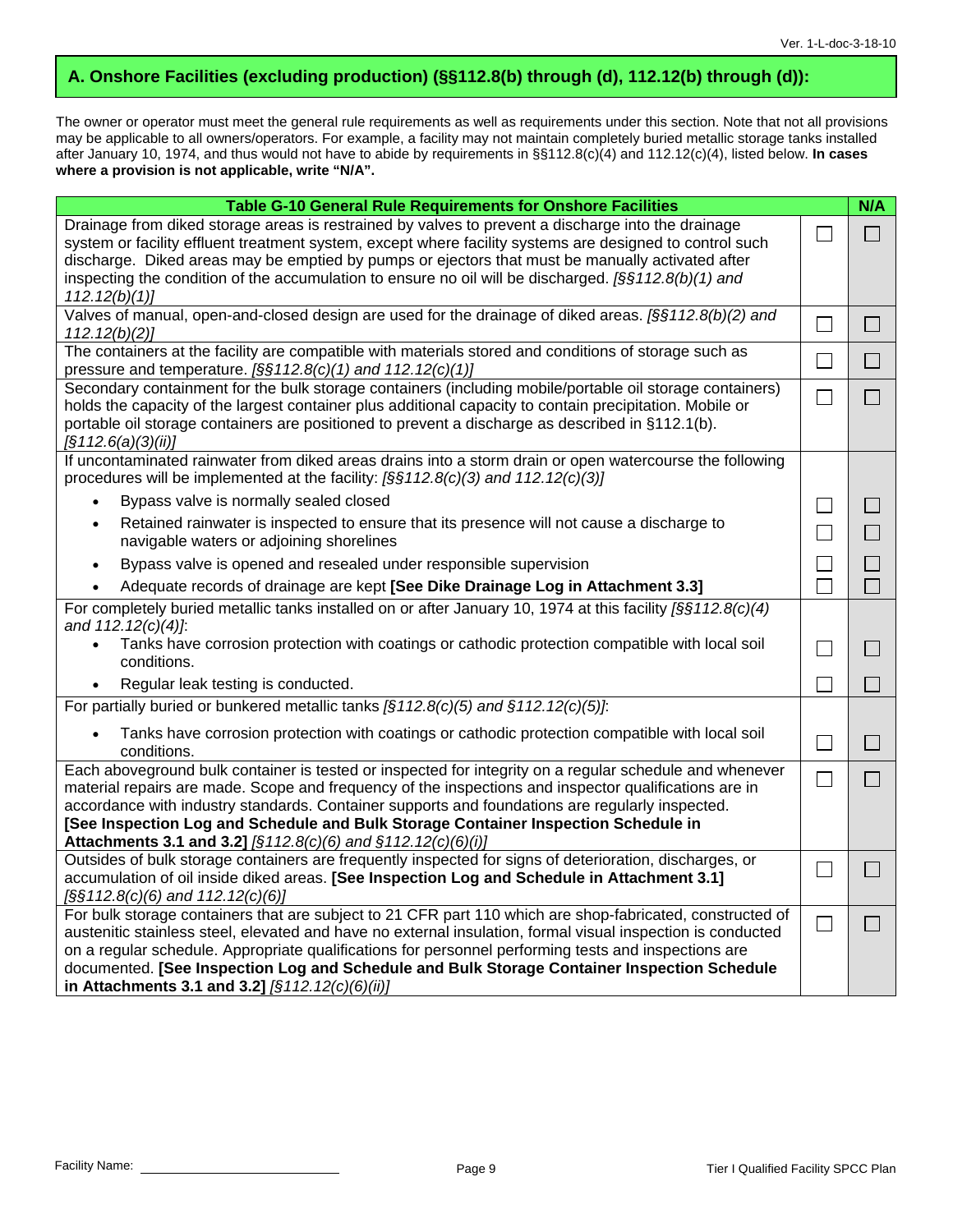| Table G-10 General Rule Requirements for Onshore Facilities                                                                                                                                                                                                                                                    | N/A |
|----------------------------------------------------------------------------------------------------------------------------------------------------------------------------------------------------------------------------------------------------------------------------------------------------------------|-----|
| Each container is provided with a system or documented procedure to prevent overfills for the container.<br>Describe:                                                                                                                                                                                          |     |
| Liquid level sensing devices are regularly tested to ensure proper operation [See Inspection Log and<br>Schedule in Attachment 3.1]. [§112.6(a)(3)(iii)]                                                                                                                                                       |     |
| Visible discharges which result in a loss of oil from the container, including but not limited to seams,<br>gaskets, piping, pumps, valves, rivets, and bolts are promptly corrected and oil in diked areas is promptly<br>removed. [§§112.8(c)(10) and 112.12(c)(10)]                                         |     |
| Aboveground valves, piping, and appurtenances such as flange joints, expansion joints, valve glands and<br>bodies, catch pans, pipeline supports, locking of valves, and metal surfaces are inspected regularly. [See<br>Inspection Log and Schedule in Attachment 3.1] $[\S \S 112.8(d)(4)$ and 112.12(d)(4)] |     |
| Integrity and leak testing are conducted on buried piping at the time of installation, modification,<br>construction, relocation, or replacement. [See Inspection Log and Schedule in Attachment 3.1]<br>$[$ §§112.8(d)(4) and 112.12(d)(4)]                                                                   |     |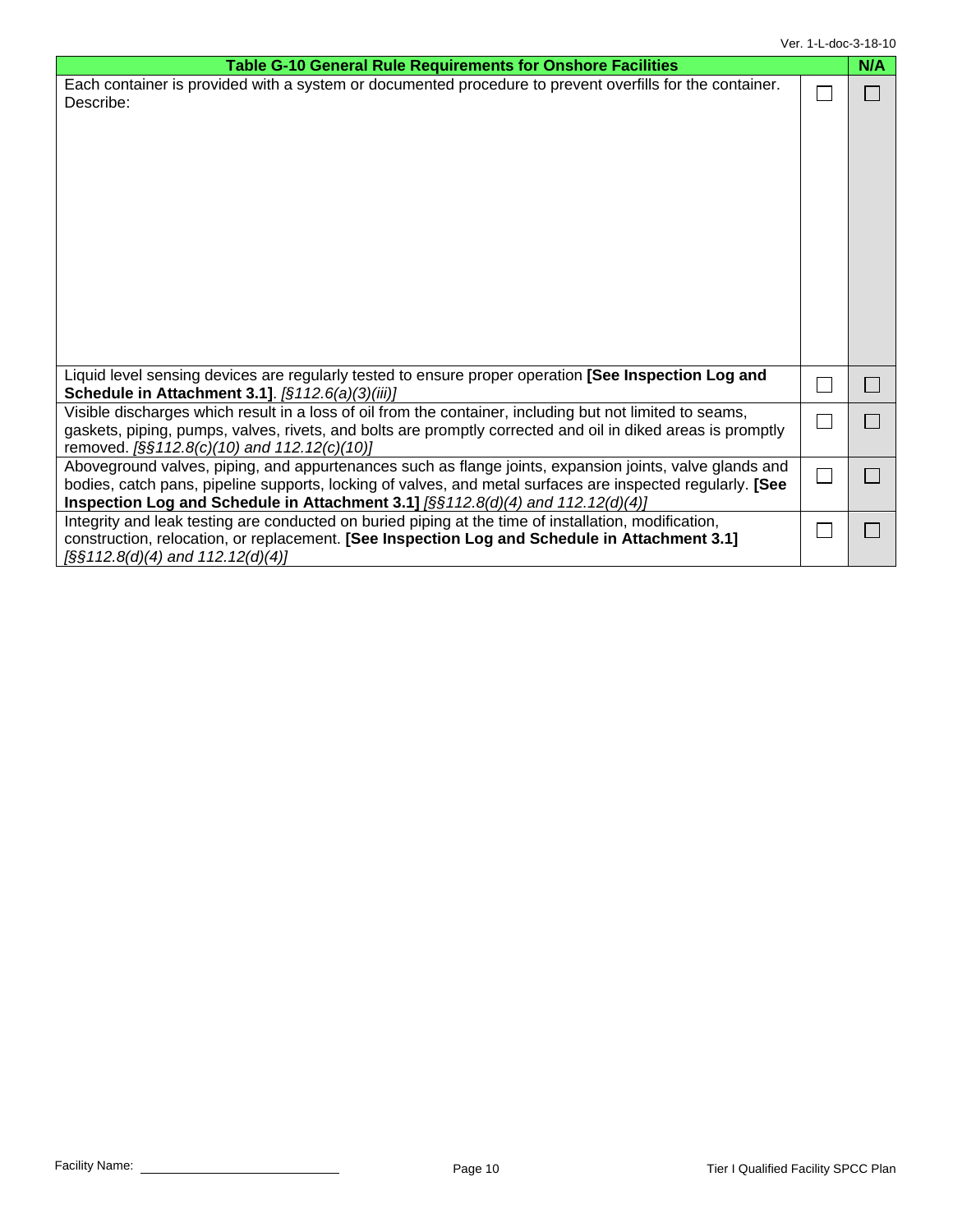### **B. Onshore Oil Production Facilities (excluding drilling and workover facilities) (§112.9(b), (c), and (d)):**

The owner or operator must meet the general rule requirements as well as the requirements under this section. Note that not all provisions may be applicable to all owners/operators. **In cases where a provision is not applicable, write "N/A".**

| Table G-11 General Rule Requirements for Onshore Oil Production Facilities                                                                                                                         |                             | N/A                         |
|----------------------------------------------------------------------------------------------------------------------------------------------------------------------------------------------------|-----------------------------|-----------------------------|
| At tank batteries, separation and treating areas, drainage is closed and sealed except when draining                                                                                               |                             |                             |
| uncontaminated rainwater. Accumulated oil on the rainwater is returned to storage or disposed of in                                                                                                | ×.                          | $\Box$                      |
| accordance with legally approved methods. [§112.9(b)(1)]                                                                                                                                           |                             |                             |
| Prior to drainage, diked areas are inspected and $\sqrt{(3112.9(b)(1))}$ .                                                                                                                         |                             |                             |
| Retained rainwater is inspected to ensure that its presence will not cause a discharge to<br>$\bullet$                                                                                             | ×                           | $\Box$                      |
| navigable waters                                                                                                                                                                                   |                             |                             |
| Bypass valve is opened and resealed under responsible supervision<br>$\bullet$                                                                                                                     | $\mathcal{L}_{\mathcal{A}}$ | $\Box$                      |
| Adequate records of drainage are kept [See Dike Drainage Log in Attachment 3.3]<br>$\bullet$                                                                                                       |                             | $\Box$                      |
| Field drainage systems and oil traps, sumps, or skimmers are inspected at regularly scheduled intervals                                                                                            |                             |                             |
| for oil, and accumulations of oil are promptly removed [See Inspection Log and Schedule in                                                                                                         | $\Box$                      | $\Box$                      |
| Attachment 3.1] [§112.9(b)(2)]                                                                                                                                                                     |                             |                             |
| The containers used at this facility are compatible with materials stored and conditions of storage.                                                                                               |                             |                             |
| $\left[\S 112.9(c)(1)\right]$                                                                                                                                                                      | $\Box$                      | $\Box$                      |
| All tank battery, separation, and treating facility installations (except for flow-through process vessels) are                                                                                    | $\mathcal{L}_{\mathcal{A}}$ | $\Box$                      |
| constructed with a capacity to hold the largest single container plus additional capacity to contain rainfall.                                                                                     |                             |                             |
| Drainage from undiked areas is safely confined in a catchment basin or holding pond. $\sqrt{(3112.9)(c)(2)}$                                                                                       |                             |                             |
| Except for flow-through process vessels, containers that are on or above the surface of the ground,                                                                                                | $\mathbb{Z}$                | H                           |
| including foundations and supports, are visually inspected for deterioration and maintenance needs on a                                                                                            |                             |                             |
| regular schedule. [See Inspection Log and Schedule in Attachment 3.1] [§112.9(c)(3)]                                                                                                               |                             |                             |
| New and old tank batteries at this facility are engineered/updated in accordance with good engineering                                                                                             | $\sim$                      | I.                          |
| practices to prevent discharges including at least one of the following:                                                                                                                           |                             |                             |
|                                                                                                                                                                                                    |                             |                             |
| i. adequate container capacity to prevent overfill if regular pumping/gauging is delayed;<br>ii. overflow equalizing lines between containers so that a full container can overflow to an adjacent |                             |                             |
| container;                                                                                                                                                                                         |                             |                             |
| iii. vacuum protection to prevent container collapse; or                                                                                                                                           |                             |                             |
| iv. high level sensors to generate and transmit an alarm to the computer where the facility is subject to a                                                                                        |                             |                             |
| computer production control system. [§112.9(c)(4)]                                                                                                                                                 |                             |                             |
| Flow-through process vessels and associated components are:                                                                                                                                        |                             |                             |
| Are constructed with a capacity to hold the largest single container plus additional capacity to<br>$\bullet$                                                                                      | $\mathcal{L}_{\mathcal{A}}$ | <b>College</b>              |
| contain rainfall. Drainage from undiked areas is safely confined in a catchment basin or holding                                                                                                   |                             |                             |
| pond; [§112.9(c)(2)] and                                                                                                                                                                           |                             |                             |
| That are on or above the surface of the ground, including foundations and supports, are visually                                                                                                   |                             |                             |
| $\bullet$<br>inspected for deterioration and maintenance needs on a regular schedule. [See Inspection Log                                                                                          | $\Box$                      | L.                          |
| and Schedule in Attachment 3.1] [§112.9(c)(3)]                                                                                                                                                     |                             |                             |
| Or.                                                                                                                                                                                                |                             |                             |
| Visually inspected and/or tested periodically and on a regular schedule for leaks, corrosion, or<br>٠                                                                                              |                             |                             |
| other conditions that could lead to a discharge to navigable waters; and                                                                                                                           |                             | <b>COL</b>                  |
| Corrective action or repairs are applied to flow-through process vessels and any associated                                                                                                        |                             |                             |
| components as indicated by regularly scheduled visual inspections, tests, or evidence of an oil                                                                                                    |                             | $\mathcal{L}_{\mathcal{A}}$ |
| discharge; and                                                                                                                                                                                     |                             |                             |
| Any accumulations of oil discharges associated with flow-through process vessels are promptly                                                                                                      | $\sim$                      | $\mathcal{L}_{\mathcal{A}}$ |
| removed; and                                                                                                                                                                                       |                             |                             |
| Flow-through process vessels are provided with a secondary means of containment for the entire                                                                                                     | $\mathcal{L}_{\mathcal{A}}$ | b.                          |
| capacity of the largest single container and sufficient freeboard to contain precipitation within six                                                                                              |                             |                             |
| months of a discharge from flow-through process vessels of more than 1,000 U.S. gallons of oil in                                                                                                  |                             |                             |
| a single discharge as described in §112.1(b), or a discharge more than 42 U.S. gallons of oil in                                                                                                   |                             |                             |
| each of two discharges as described in $\S 112.1(b)$ within any twelve month period. [ $\S 112.9(c)(5)$ ]                                                                                          |                             |                             |
| (Leave blank until such time that this provision is applicable.)                                                                                                                                   |                             |                             |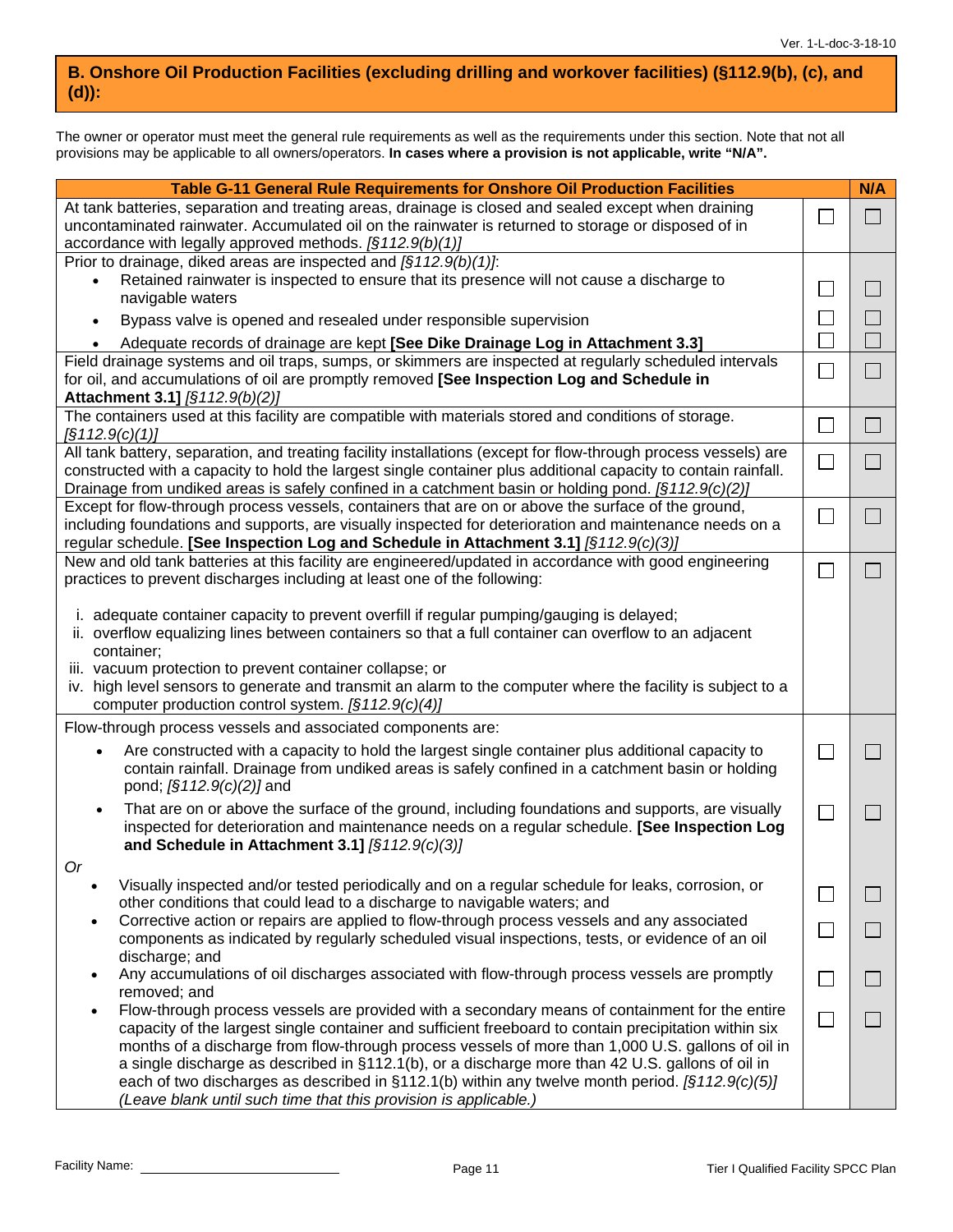Ver. 1-L-doc-3-18-10

| <b>Table G-11 General Rule Requirements for Onshore Oil Production Facilities</b>                                                                                                                                                                                                                                                                                                                                                                       |                             | N/A |
|---------------------------------------------------------------------------------------------------------------------------------------------------------------------------------------------------------------------------------------------------------------------------------------------------------------------------------------------------------------------------------------------------------------------------------------------------------|-----------------------------|-----|
| All aboveground valves and piping associated with transfer operations are inspected periodically and<br>upon a regular schedule. The general condition of flange joints, valve glands and bodies, drip pans, pipe<br>supports, pumping well polish rod stuffing boxes, bleeder and gauge valves, and other such items are<br>included in the inspection. [See Inspection Log and Schedule in Attachment 3.1] [§112.9(d)(1)]                             | $\mathcal{L}_{\mathcal{A}}$ |     |
| An oil spill contingency plan and written commitment of resources are provided for flowlines and intra-<br>facility gathering lines [See Oil Spill Contingency Plan and Checklist in Attachment 2 and Inspection<br>Log and Schedule in Attachment 3.1] [§112.9(d)(3)]                                                                                                                                                                                  | $\mathbb{R}^2$              |     |
| or<br>Appropriate secondary containment and/or diversionary structures or equipment is provided for flowlines<br>and intra-facility gathering lines to prevent a discharge to navigable waters or adjoining shorelines. The<br>entire secondary containment system, including walls and floor, is capable of containing oil and is<br>constructed so that any discharge from the pipe, will not escape the containment system before cleanup<br>occurs. |                             |     |
| A flowline/intra-facility gathering line maintenance program to prevent discharges from each flowline has<br>been established at this facility. The maintenance program addresses each of the following:                                                                                                                                                                                                                                                | $\mathcal{L}_{\mathcal{A}}$ | H   |
| Flowlines and intra-facility gathering lines and associated valves and equipment are compatible<br>$\bullet$<br>with the type of production fluids, their potential corrosivity, volume, and pressure, and other<br>conditions expected in the operational environment;                                                                                                                                                                                 | $\mathcal{L}_{\mathcal{A}}$ |     |
| Flowlines, intra-facility gathering lines and associated appurtenances are visually inspected<br>$\bullet$<br>and/or tested on a periodic and regular schedule for leaks, oil discharges, corrosion, or other<br>conditions that could lead to a discharge as described in §112.1(b). The frequency and type of<br>testing allows for the implementation of a contingency plan as described under part 109 of this<br>chapter.                          |                             |     |
| Corrective action and repairs to any flowlines and intra-facility gathering lines and associated<br>$\bullet$<br>appurtenances as indicated by regularly scheduled visual inspections, tests, or evidence of a<br>discharge.                                                                                                                                                                                                                            |                             |     |
| Accumulations of oil discharges associated with flowlines, intra-facility gathering lines, and<br>associated appurtenances are promptly removed. $\sqrt{(5112.9(d)(4))}$                                                                                                                                                                                                                                                                                |                             |     |
| The following is a description of the flowline/intra-facility gathering line maintenance program implemented at this<br>facility:                                                                                                                                                                                                                                                                                                                       |                             |     |
| $\vert$ C. Onshore Oil Drilling and Workover Facilities (§112.10(b), (c) and (d)):                                                                                                                                                                                                                                                                                                                                                                      |                             |     |

### **C. Onshore Oil Drilling and Workover Facilities (§112.10(b), (c) and (d)):**

The owner or operator must meet the general rule requirements as well as the requirements under this section.

| Table G-12 General Rule Requirements for Onshore Oil Drilling and Workover Facilities                            |  |  |  |  |
|------------------------------------------------------------------------------------------------------------------|--|--|--|--|
| Mobile drilling or worker equipment is positioned or located to prevent discharge as described in §112.1(b).     |  |  |  |  |
| [§112.10(b)]                                                                                                     |  |  |  |  |
| Catchment basins or diversion structures are provided to intercept and contain discharges of fuel, crude oil, or |  |  |  |  |
| oily drilling fluids. $\sqrt{212.10(c)}$                                                                         |  |  |  |  |
| A blowout prevention (BOP) assembly and well control system was installed before drilling below any casing       |  |  |  |  |
| string or during workover operations. [§112.10(d)]                                                               |  |  |  |  |
| The BOP assembly and well control system is capable of controlling any well-head pressure that may be            |  |  |  |  |
| encountered while the BOP assembly and well control system are on the well. $\sqrt{212.10(d)}$                   |  |  |  |  |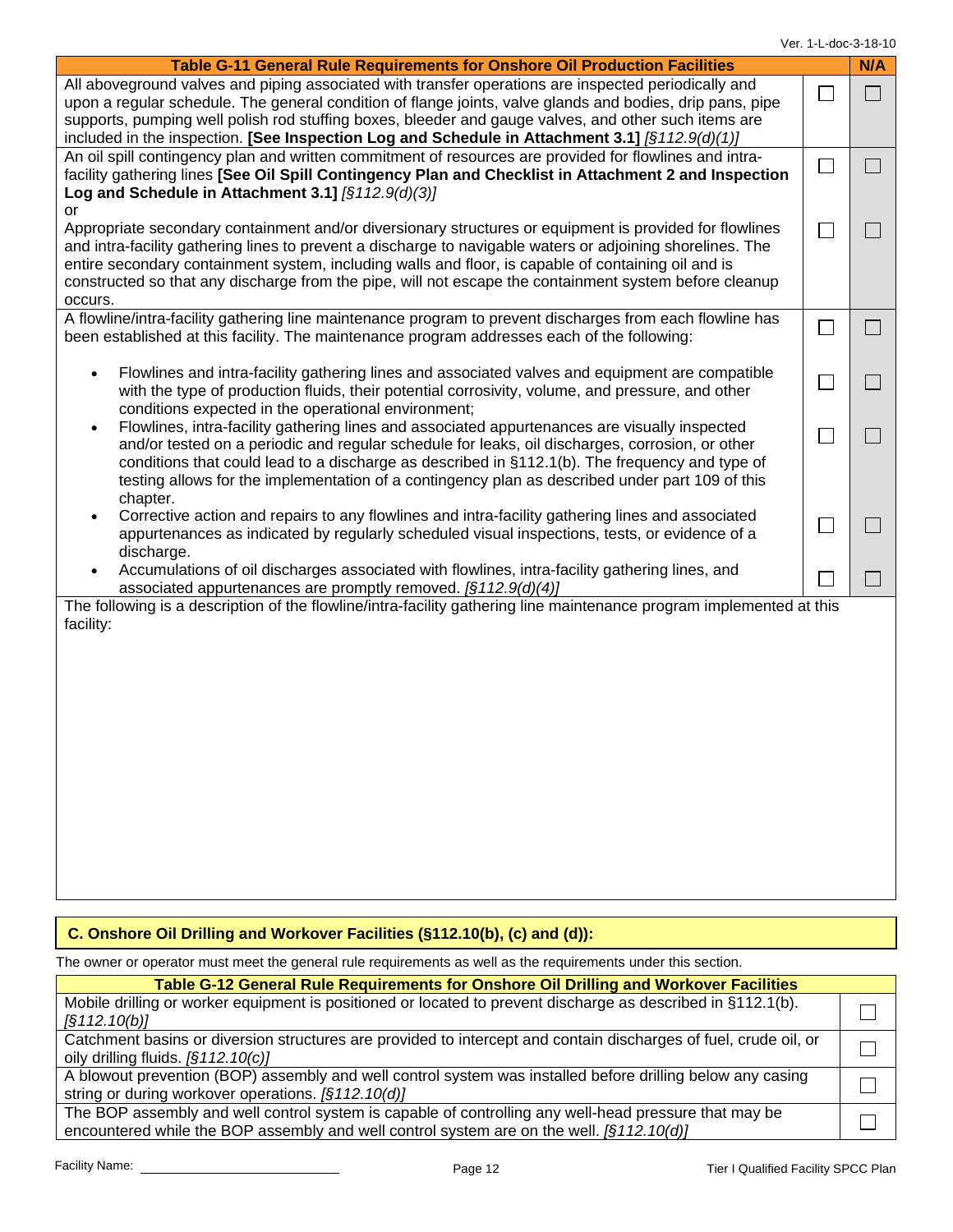### **ATTACHMENT 1.1 – Five Year Review Log**

I have completed a review and evaluation of the SPCC Plan for this facility, and will/will not amend this Plan as a result.

| Table G-13 Review and Evaluation of SPCC Plan for Facility |            |                                  |                                                                |  |  |
|------------------------------------------------------------|------------|----------------------------------|----------------------------------------------------------------|--|--|
| <b>Review Date</b>                                         | Will Amend | Plan Amendment<br>Will Not Amend | Name and signature of person authorized to review this<br>Plan |  |  |
|                                                            | $\Box$     | $\Box$                           |                                                                |  |  |
|                                                            | $\Box$     | $\mathbf{I}$                     |                                                                |  |  |
|                                                            | $\Box$     | $\Box$                           |                                                                |  |  |
|                                                            | $\Box$     | $\Box$                           |                                                                |  |  |
|                                                            | $\Box$     | $\Box$                           |                                                                |  |  |
|                                                            | $\Box$     | $\Box$                           |                                                                |  |  |
|                                                            | $\Box$     | $\Box$                           |                                                                |  |  |
|                                                            | $\Box$     | П                                |                                                                |  |  |
|                                                            | $\Box$     | $\mathcal{L}$                    |                                                                |  |  |
|                                                            | $\Box$     | $\Box$                           |                                                                |  |  |
|                                                            | $\Box$     |                                  |                                                                |  |  |
|                                                            | $\Box$     | $\mathbf{I}$                     |                                                                |  |  |
|                                                            | $\Box$     | П                                |                                                                |  |  |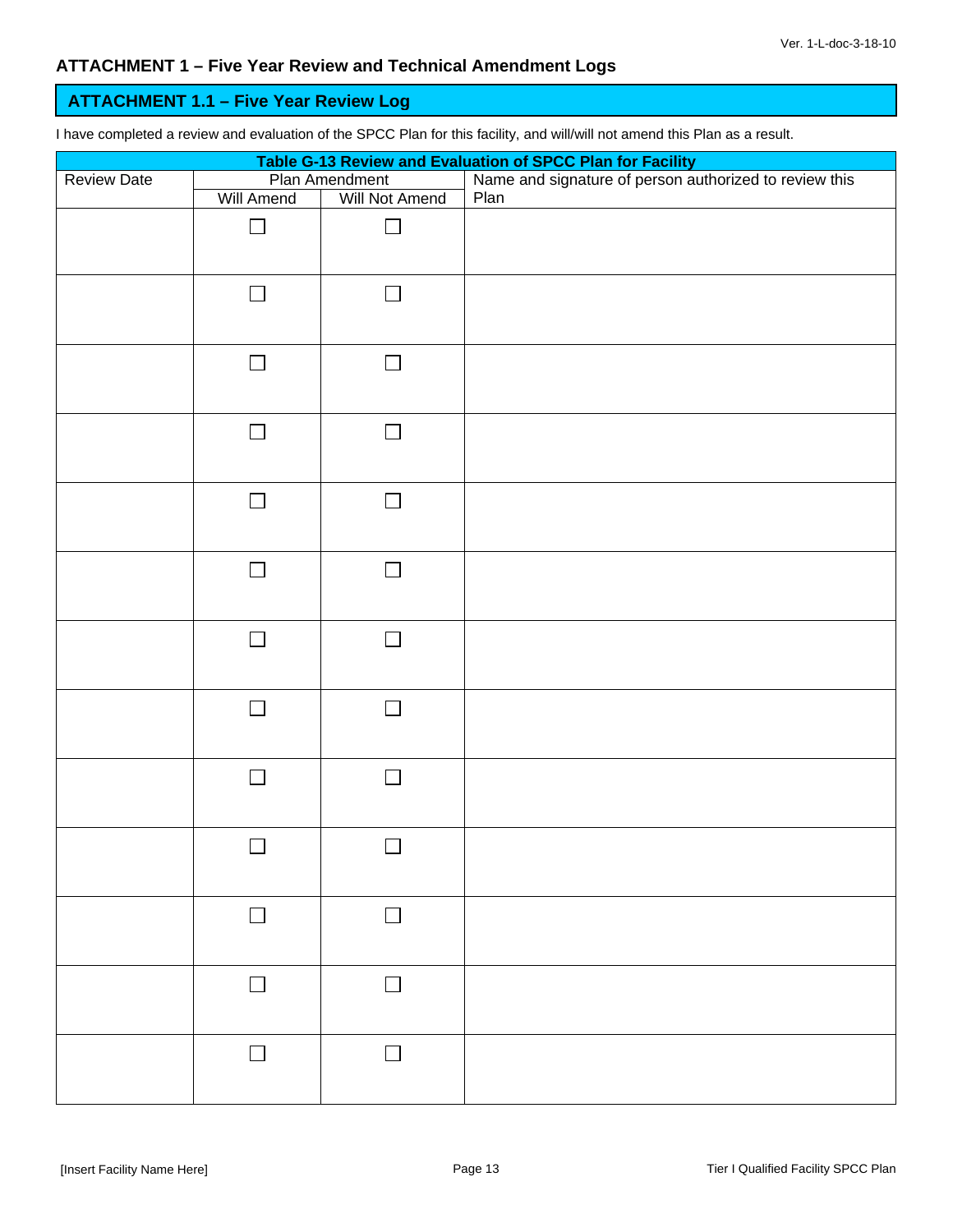### **ATTACHMENT 1.2 – Technical Amendment Log**

Any technical amendments to this Plan will be re-certified in accordance with Section I of this Plan template.

|        | Table G-15 Description and Certification of Technical Amendments<br>Description of Technical Amendment<br>Rame and signature of person certifying this<br>technical amendment |  |  |  |  |  |  |
|--------|-------------------------------------------------------------------------------------------------------------------------------------------------------------------------------|--|--|--|--|--|--|
| Review |                                                                                                                                                                               |  |  |  |  |  |  |
| Date   |                                                                                                                                                                               |  |  |  |  |  |  |
|        |                                                                                                                                                                               |  |  |  |  |  |  |
|        |                                                                                                                                                                               |  |  |  |  |  |  |
|        |                                                                                                                                                                               |  |  |  |  |  |  |
|        |                                                                                                                                                                               |  |  |  |  |  |  |
|        |                                                                                                                                                                               |  |  |  |  |  |  |
|        |                                                                                                                                                                               |  |  |  |  |  |  |
|        |                                                                                                                                                                               |  |  |  |  |  |  |
|        |                                                                                                                                                                               |  |  |  |  |  |  |
|        |                                                                                                                                                                               |  |  |  |  |  |  |
|        |                                                                                                                                                                               |  |  |  |  |  |  |
|        |                                                                                                                                                                               |  |  |  |  |  |  |
|        |                                                                                                                                                                               |  |  |  |  |  |  |
|        |                                                                                                                                                                               |  |  |  |  |  |  |
|        |                                                                                                                                                                               |  |  |  |  |  |  |
|        |                                                                                                                                                                               |  |  |  |  |  |  |
|        |                                                                                                                                                                               |  |  |  |  |  |  |
|        |                                                                                                                                                                               |  |  |  |  |  |  |
|        |                                                                                                                                                                               |  |  |  |  |  |  |
|        |                                                                                                                                                                               |  |  |  |  |  |  |
|        |                                                                                                                                                                               |  |  |  |  |  |  |
|        |                                                                                                                                                                               |  |  |  |  |  |  |
|        |                                                                                                                                                                               |  |  |  |  |  |  |
|        |                                                                                                                                                                               |  |  |  |  |  |  |
|        |                                                                                                                                                                               |  |  |  |  |  |  |
|        |                                                                                                                                                                               |  |  |  |  |  |  |
|        |                                                                                                                                                                               |  |  |  |  |  |  |
|        |                                                                                                                                                                               |  |  |  |  |  |  |
|        |                                                                                                                                                                               |  |  |  |  |  |  |
|        |                                                                                                                                                                               |  |  |  |  |  |  |
|        |                                                                                                                                                                               |  |  |  |  |  |  |
|        |                                                                                                                                                                               |  |  |  |  |  |  |
|        |                                                                                                                                                                               |  |  |  |  |  |  |
|        |                                                                                                                                                                               |  |  |  |  |  |  |
|        |                                                                                                                                                                               |  |  |  |  |  |  |
|        |                                                                                                                                                                               |  |  |  |  |  |  |
|        |                                                                                                                                                                               |  |  |  |  |  |  |
|        |                                                                                                                                                                               |  |  |  |  |  |  |
|        |                                                                                                                                                                               |  |  |  |  |  |  |
|        |                                                                                                                                                                               |  |  |  |  |  |  |
|        |                                                                                                                                                                               |  |  |  |  |  |  |
|        |                                                                                                                                                                               |  |  |  |  |  |  |
|        |                                                                                                                                                                               |  |  |  |  |  |  |
|        |                                                                                                                                                                               |  |  |  |  |  |  |
|        |                                                                                                                                                                               |  |  |  |  |  |  |
|        |                                                                                                                                                                               |  |  |  |  |  |  |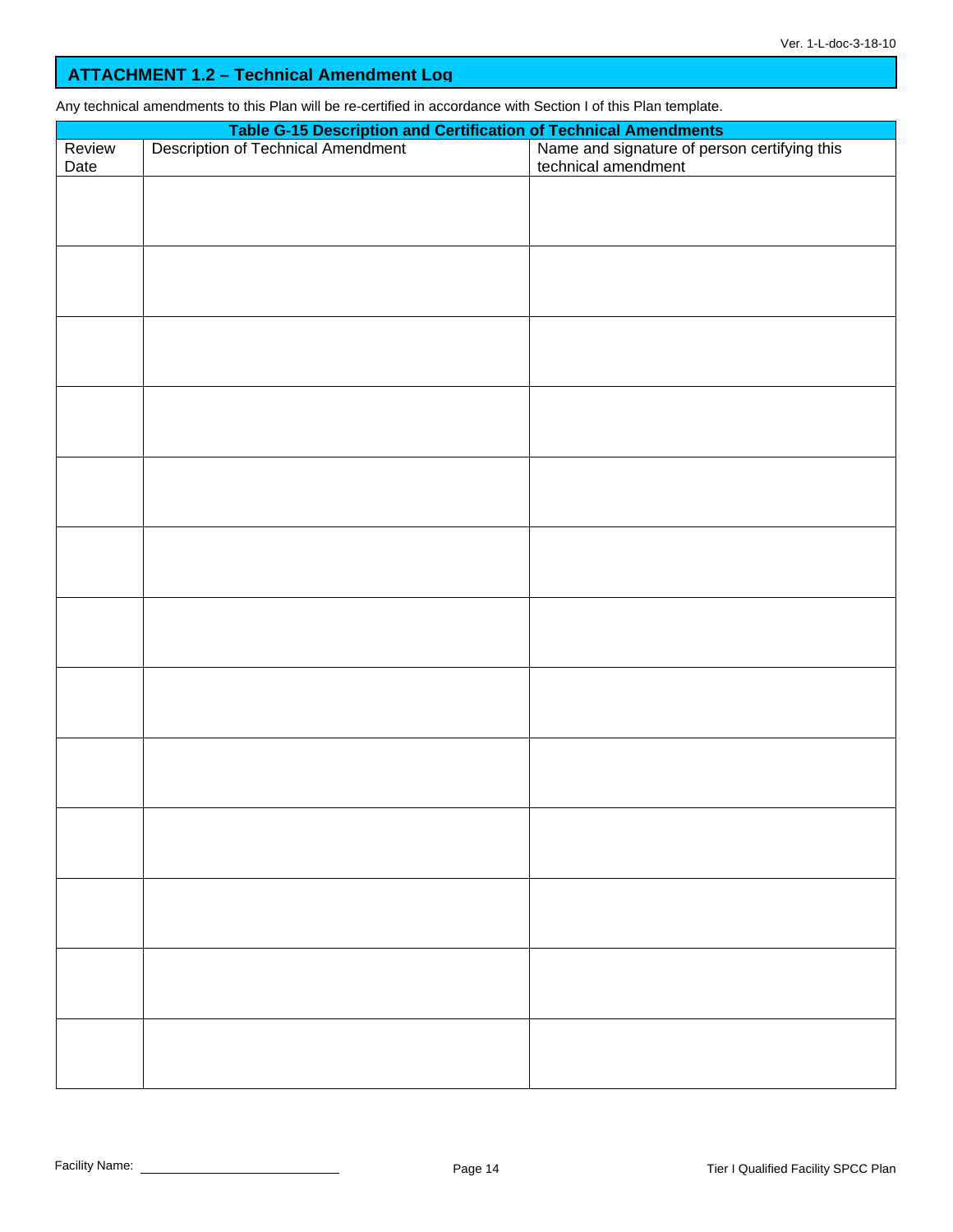$\Box$ 

#### **ATTACHMENT 2 – Oil Spill Contingency Plan and Checklist**

An oil spill contingency plan and written commitment of resources is required for:

- Flowlines and intra-facility gathering lines at oil production facilities and
- Qualified oil-filled operational equipment which has no secondary containment.

An oil spill contingency plan meeting the provisions of 40 CFR part 109, as described below, and a written commitment of manpower, equipment and materials required to expeditiously control and remove any quantity of oil discharged that may be harmful is attached to this Plan.

Complete the checklist below to verify that the necessary operations outlined in 40 CFR part 109 - Criteria for State, Local and Regional Oil Removal Contingency Plans - have been included.

| Table G-15 Checklist of Development and Implementation Criteria for State, Local and Regional Oil Removal<br><b>Contingency Plans (§109.5)</b> <sup>a</sup>                                                                                                                                                                                              |        |
|----------------------------------------------------------------------------------------------------------------------------------------------------------------------------------------------------------------------------------------------------------------------------------------------------------------------------------------------------------|--------|
| (a) Definition of the authorities, responsibilities and duties of all persons, organizations or agencies which are<br>to be involved in planning or directing oil removal operations.                                                                                                                                                                    |        |
| (b) Establishment of notification procedures for the purpose of early detection and timely notification of an oil<br>discharge including:                                                                                                                                                                                                                |        |
| (1) The identification of critical water use areas to facilitate the reporting of and response to oil discharges.<br>(2) A current list of names, telephone numbers and addresses of the responsible persons (with alternates)<br>and organizations to be notified when an oil discharge is discovered.                                                  |        |
| (3) Provisions for access to a reliable communications system for timely notification of an oil discharge,<br>and the capability of interconnection with the communications systems established under related oil<br>removal contingency plans, particularly State and National plans (e.g., NCP).                                                       |        |
| (4) An established, prearranged procedure for requesting assistance during a major disaster or when the<br>situation exceeds the response capability of the State, local or regional authority.                                                                                                                                                          |        |
| (c) Provisions to assure that full resource capability is known and can be committed during an oil discharge<br>situation including:                                                                                                                                                                                                                     |        |
| (1) The identification and inventory of applicable equipment, materials and supplies which are available<br>locally and regionally.                                                                                                                                                                                                                      |        |
| (2) An estimate of the equipment, materials and supplies which would be required to remove the maximum<br>oil discharge to be anticipated.                                                                                                                                                                                                               |        |
| (3) Development of agreements and arrangements in advance of an oil discharge for the acquisition of<br>equipment, materials and supplies to be used in responding to such a discharge.                                                                                                                                                                  |        |
| (d) Provisions for well defined and specific actions to be taken after discovery and notification of an oil<br>discharge including:                                                                                                                                                                                                                      |        |
| (1) Specification of an oil discharge response operating team consisting of trained, prepared and available<br>operating personnel.                                                                                                                                                                                                                      |        |
| (2) Predesignation of a properly qualified oil discharge response coordinator who is charged with the<br>responsibility and delegated commensurate authority for directing and coordinating response operations<br>and who knows how to request assistance from Federal authorities operating under existing national<br>and regional contingency plans. |        |
| (3) A preplanned location for an oil discharge response operations center and a reliable communications<br>system for directing the coordinated overall response operations.                                                                                                                                                                             |        |
| (4) Provisions for varying degrees of response effort depending on the severity of the oil discharge.                                                                                                                                                                                                                                                    |        |
| (5) Specification of the order of priority in which the various water uses are to be protected where more<br>than one water use may be adversely affected as a result of an oil discharge and where response<br>operations may not be adequate to protect all uses.                                                                                      | $\Box$ |
| (6) Specific and well defined procedures to facilitate recovery of damages and enforcement measures as<br>provided for by State and local statutes and ordinances.                                                                                                                                                                                       |        |

<sup>&</sup>lt;sup>a</sup> The contingency plan must be consistent with all applicable state and local plans, Area Contingency Plans, and the National Contingency Plan (NCP)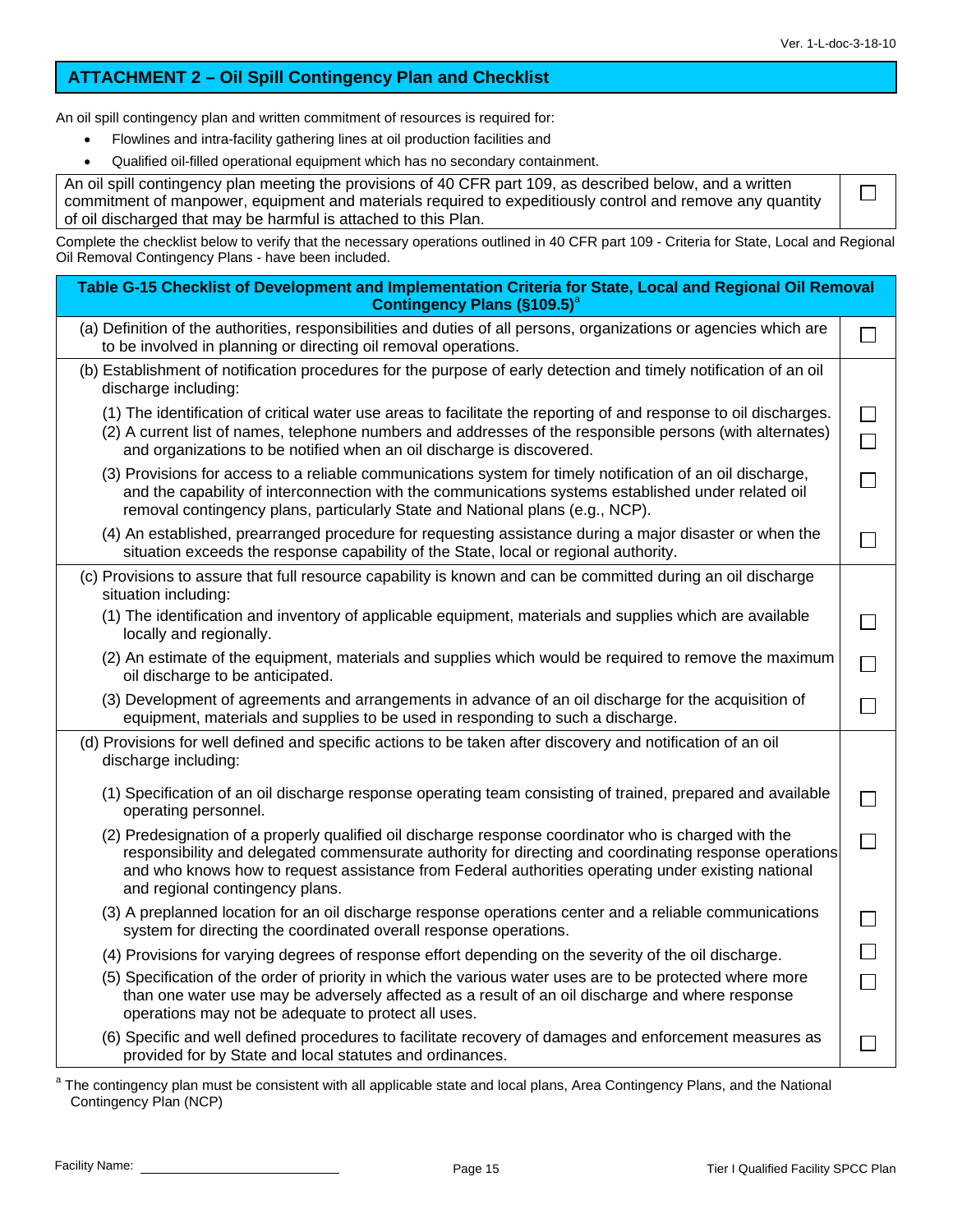### **ATTACHMENT 3 – Inspections, Dike Drainage and Personnel Training Logs**

#### **ATTACHMENT 3.1 – Ins pection Lo g and Schedule**

| <b>Table G-16 Inspection Log and Schedule</b><br>This log is intended to document compliance with §§112.6(a)(3)(iii), 112.8(c)(6), 112.8(d)(4), 112.9(b)(2), 112.9(c)(3), 112.9(d)(1), 112.9(d)(4), 112.12.(c)(6), and<br>112.12(d)(4), as applicable. |                                      |                                                  |              |                              |                                                  |
|--------------------------------------------------------------------------------------------------------------------------------------------------------------------------------------------------------------------------------------------------------|--------------------------------------|--------------------------------------------------|--------------|------------------------------|--------------------------------------------------|
| Date of<br>Inspection                                                                                                                                                                                                                                  | Container /<br>Piping /<br>Equipment | Describe Scope<br>(or cite Industry<br>Standard) | Observations | Name/ Signature of Inspector | Records<br>maintained<br>separately <sup>a</sup> |
|                                                                                                                                                                                                                                                        |                                      |                                                  |              |                              | $\Box$                                           |
|                                                                                                                                                                                                                                                        |                                      |                                                  |              |                              |                                                  |
|                                                                                                                                                                                                                                                        |                                      |                                                  |              |                              | $\mathbb{R}^n$                                   |
|                                                                                                                                                                                                                                                        |                                      |                                                  |              |                              |                                                  |
|                                                                                                                                                                                                                                                        |                                      |                                                  |              |                              | $\mathbf{L}$                                     |
|                                                                                                                                                                                                                                                        |                                      |                                                  |              |                              |                                                  |
|                                                                                                                                                                                                                                                        |                                      |                                                  |              |                              | $\Box$                                           |
|                                                                                                                                                                                                                                                        |                                      |                                                  |              |                              |                                                  |
|                                                                                                                                                                                                                                                        |                                      |                                                  |              |                              | $\Box$                                           |
|                                                                                                                                                                                                                                                        |                                      |                                                  |              |                              |                                                  |

<sup>a</sup> Indicate in the table above if records of facility inspections are maintained separately at this facility.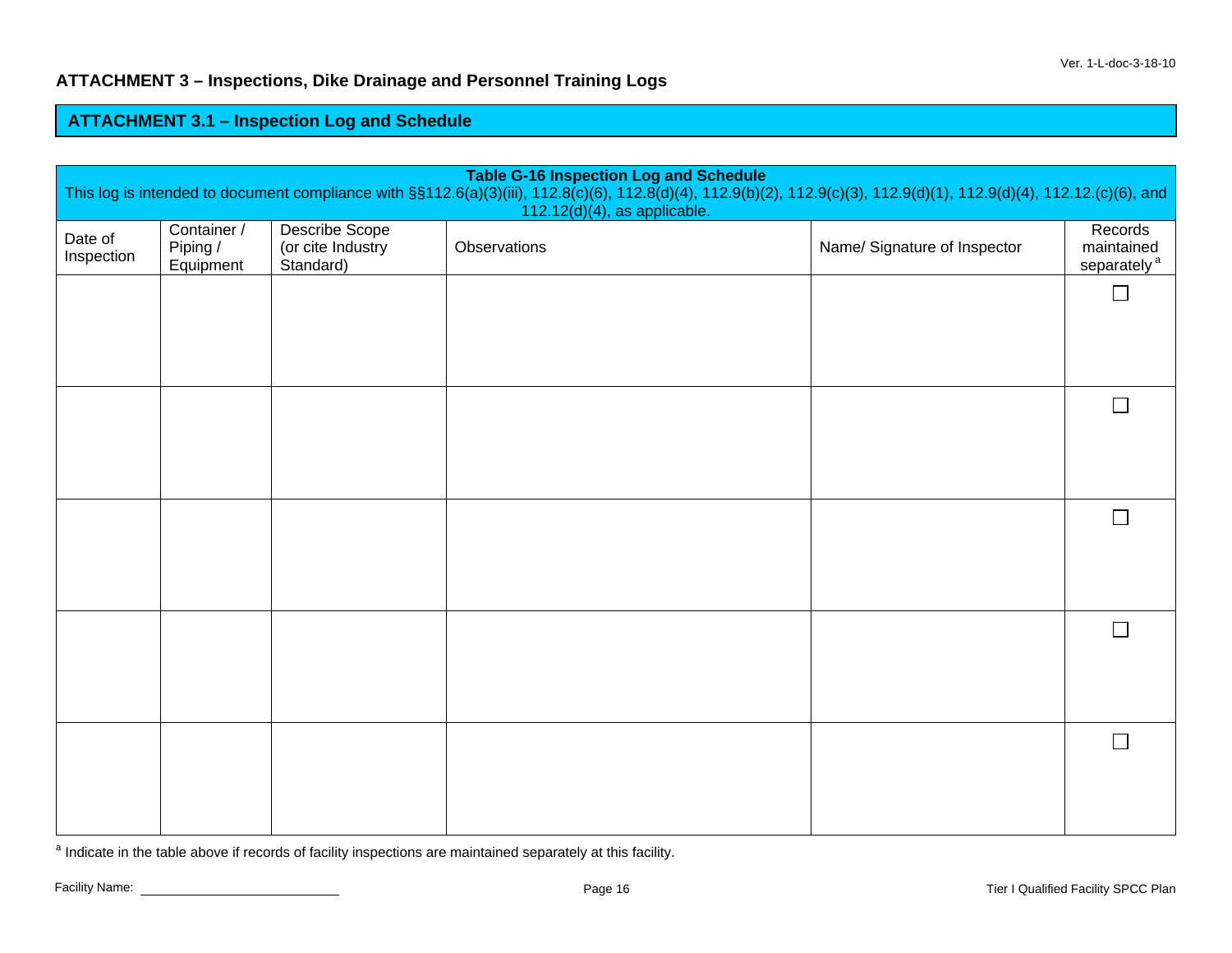### **ATTACHMENT 3.2 – Bulk Storage Container Inspection Schedule – onshore facilities (excluding production):**

To comply with integrity inspection requirement for bulk storage containers, inspect/test each shop-built aboveground bulk storage container on a regular schedule in accordance with a recognized container inspection standard based on the minimum requirements in the following table.

| <b>Table G-17 Bulk Storage Container Inspection Schedule</b>                                                                                                  |                                                                                                                                                                                                                                                      |  |  |  |  |
|---------------------------------------------------------------------------------------------------------------------------------------------------------------|------------------------------------------------------------------------------------------------------------------------------------------------------------------------------------------------------------------------------------------------------|--|--|--|--|
| <b>Container Size and Design Specification</b>                                                                                                                | <b>Inspection requirement</b>                                                                                                                                                                                                                        |  |  |  |  |
| Portable containers (including drums, totes, and intermodal<br>bulk containers (IBC))                                                                         | Visually inspect monthly for signs of deterioration,<br>discharges or accumulation of oil inside diked areas                                                                                                                                         |  |  |  |  |
| 55 to 1,100 gallons with sized secondary containment<br>1,101 to 5,000 gallons with sized secondary containment and a<br>means of leak detection <sup>a</sup> | Visually inspect monthly for signs of deterioration,<br>discharges or accumulation of oil inside diked areas<br>plus any annual inspection elements per industry<br>inspection standards                                                             |  |  |  |  |
| 1,101 to 5,000 gallons with sized secondary containment and<br>no method of leak detection <sup>a</sup>                                                       | Visually inspect monthly for signs of deterioration,<br>discharges or accumulation of oil inside diked areas,<br>plus any annual inspection elements and other<br>specific integrity tests that may be required per<br>industry inspection standards |  |  |  |  |

<sup>a</sup> Examples of leak detection include, but are not limited to, double-walled tanks and elevated containers where a leak can be visually identified.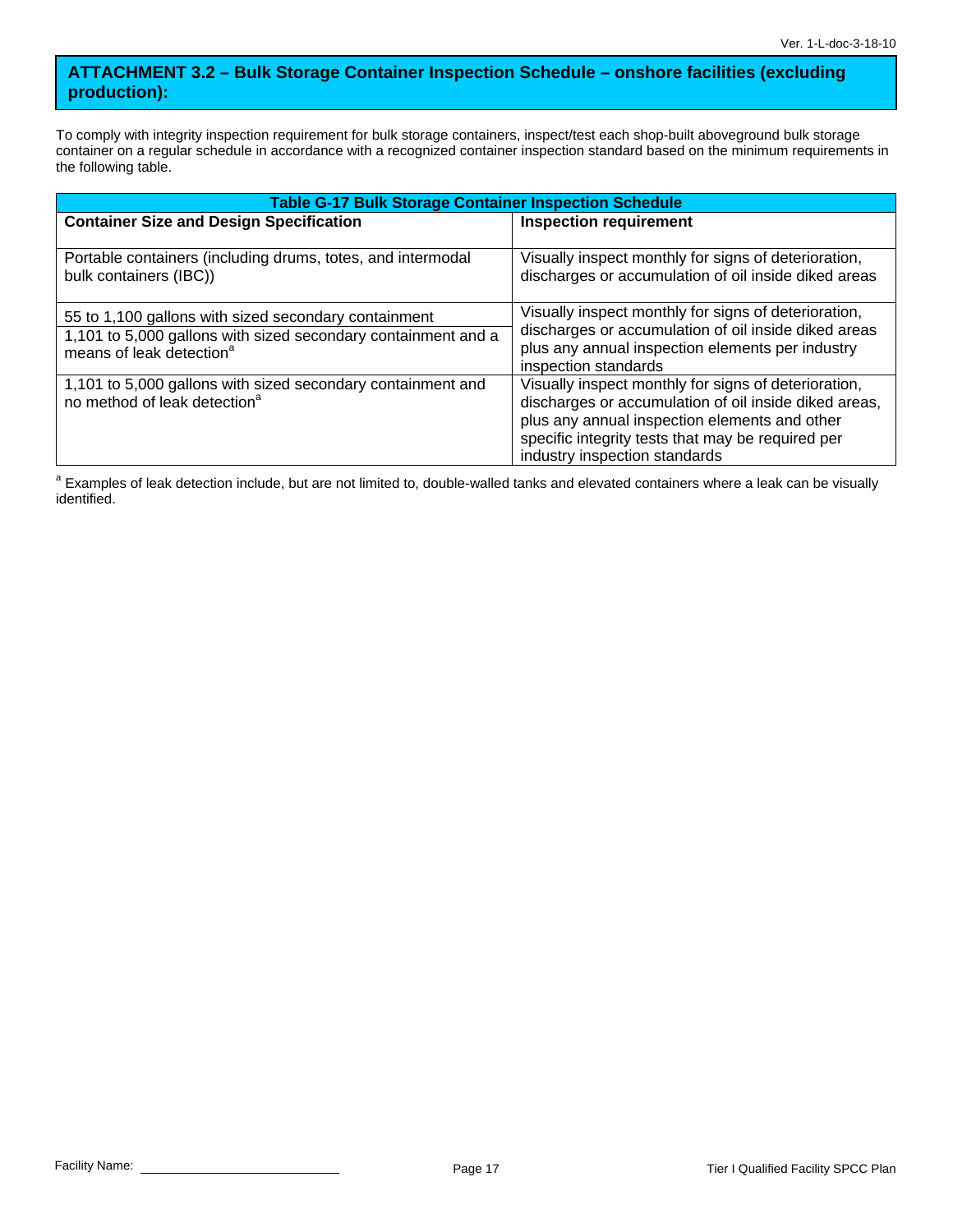| Table G-18 Dike Drainage Log |                                            |                                                                      |                                                                |                                    |              |                        |
|------------------------------|--------------------------------------------|----------------------------------------------------------------------|----------------------------------------------------------------|------------------------------------|--------------|------------------------|
| Date                         | <b>Bypass</b><br>valve<br>sealed<br>closed | Rainwater<br>inspected to be<br>sure no oil (or<br>sheen) is visible | Open bypass<br>valve and<br>reseal it<br>following<br>drainage | Drainage<br>activity<br>supervised | Observations | Signature of Inspector |
|                              | $\Box$                                     | $\Box$                                                               | $\Box$                                                         | $\Box$                             |              |                        |
|                              | $\Box$                                     | $\Box$                                                               | $\Box$                                                         | $\Box$                             |              |                        |
|                              | $\Box$                                     | $\Box$                                                               | $\Box$                                                         | $\Box$                             |              |                        |
|                              | $\Box$                                     | $\Box$                                                               | $\Box$                                                         | $\Box$                             |              |                        |
|                              | $\Box$                                     | $\Box$                                                               | $\Box$                                                         | $\Box$                             |              |                        |
|                              | $\Box$                                     | $\Box$                                                               | $\Box$                                                         | $\Box$                             |              |                        |
|                              | $\Box$                                     | $\Box$                                                               | $\Box$                                                         | $\Box$                             |              |                        |
|                              | $\Box$                                     | $\Box$                                                               | $\Box$                                                         | $\Box$                             |              |                        |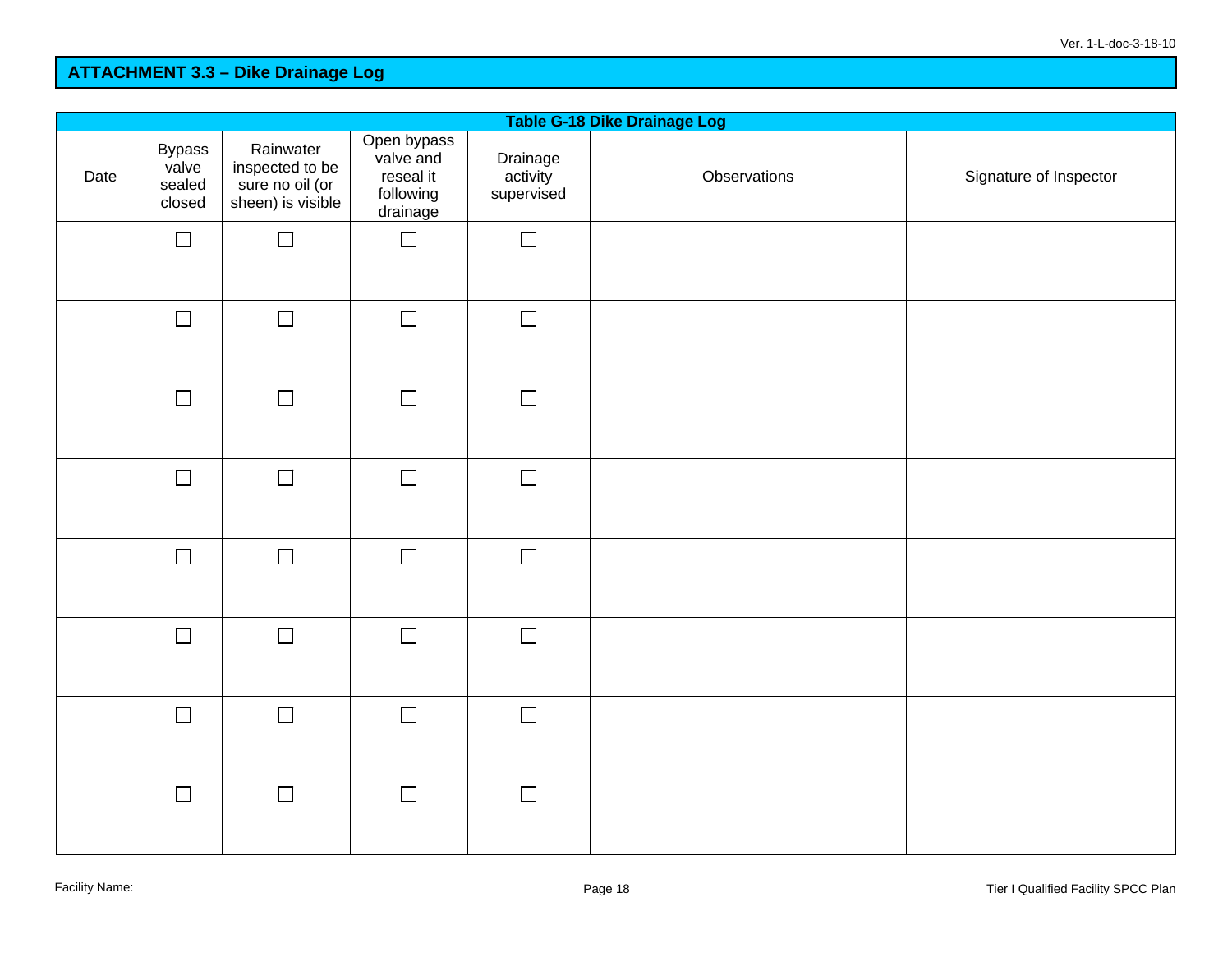## **ATTACHMENT 3.4 – Oil-handling Personnel Training and Briefing Log**

|             | Table G-19 Oil-Handling Personnel Training and Briefing Log<br>Description / Scope   Attendees |  |  |  |  |  |  |
|-------------|------------------------------------------------------------------------------------------------|--|--|--|--|--|--|
| <b>Date</b> |                                                                                                |  |  |  |  |  |  |
|             |                                                                                                |  |  |  |  |  |  |
|             |                                                                                                |  |  |  |  |  |  |
|             |                                                                                                |  |  |  |  |  |  |
|             |                                                                                                |  |  |  |  |  |  |
|             |                                                                                                |  |  |  |  |  |  |
|             |                                                                                                |  |  |  |  |  |  |
|             |                                                                                                |  |  |  |  |  |  |
|             |                                                                                                |  |  |  |  |  |  |
|             |                                                                                                |  |  |  |  |  |  |
|             |                                                                                                |  |  |  |  |  |  |
|             |                                                                                                |  |  |  |  |  |  |
|             |                                                                                                |  |  |  |  |  |  |
|             |                                                                                                |  |  |  |  |  |  |
|             |                                                                                                |  |  |  |  |  |  |
|             |                                                                                                |  |  |  |  |  |  |
|             |                                                                                                |  |  |  |  |  |  |
|             |                                                                                                |  |  |  |  |  |  |
|             |                                                                                                |  |  |  |  |  |  |
|             |                                                                                                |  |  |  |  |  |  |
|             |                                                                                                |  |  |  |  |  |  |
|             |                                                                                                |  |  |  |  |  |  |
|             |                                                                                                |  |  |  |  |  |  |
|             |                                                                                                |  |  |  |  |  |  |
|             |                                                                                                |  |  |  |  |  |  |
|             |                                                                                                |  |  |  |  |  |  |
|             |                                                                                                |  |  |  |  |  |  |
|             |                                                                                                |  |  |  |  |  |  |
|             |                                                                                                |  |  |  |  |  |  |
|             |                                                                                                |  |  |  |  |  |  |
|             |                                                                                                |  |  |  |  |  |  |
|             |                                                                                                |  |  |  |  |  |  |
|             |                                                                                                |  |  |  |  |  |  |
|             |                                                                                                |  |  |  |  |  |  |
|             |                                                                                                |  |  |  |  |  |  |
|             |                                                                                                |  |  |  |  |  |  |
|             |                                                                                                |  |  |  |  |  |  |
|             |                                                                                                |  |  |  |  |  |  |
|             |                                                                                                |  |  |  |  |  |  |
|             |                                                                                                |  |  |  |  |  |  |
|             |                                                                                                |  |  |  |  |  |  |
|             |                                                                                                |  |  |  |  |  |  |
|             |                                                                                                |  |  |  |  |  |  |
|             |                                                                                                |  |  |  |  |  |  |
|             |                                                                                                |  |  |  |  |  |  |
|             |                                                                                                |  |  |  |  |  |  |
|             |                                                                                                |  |  |  |  |  |  |
|             |                                                                                                |  |  |  |  |  |  |